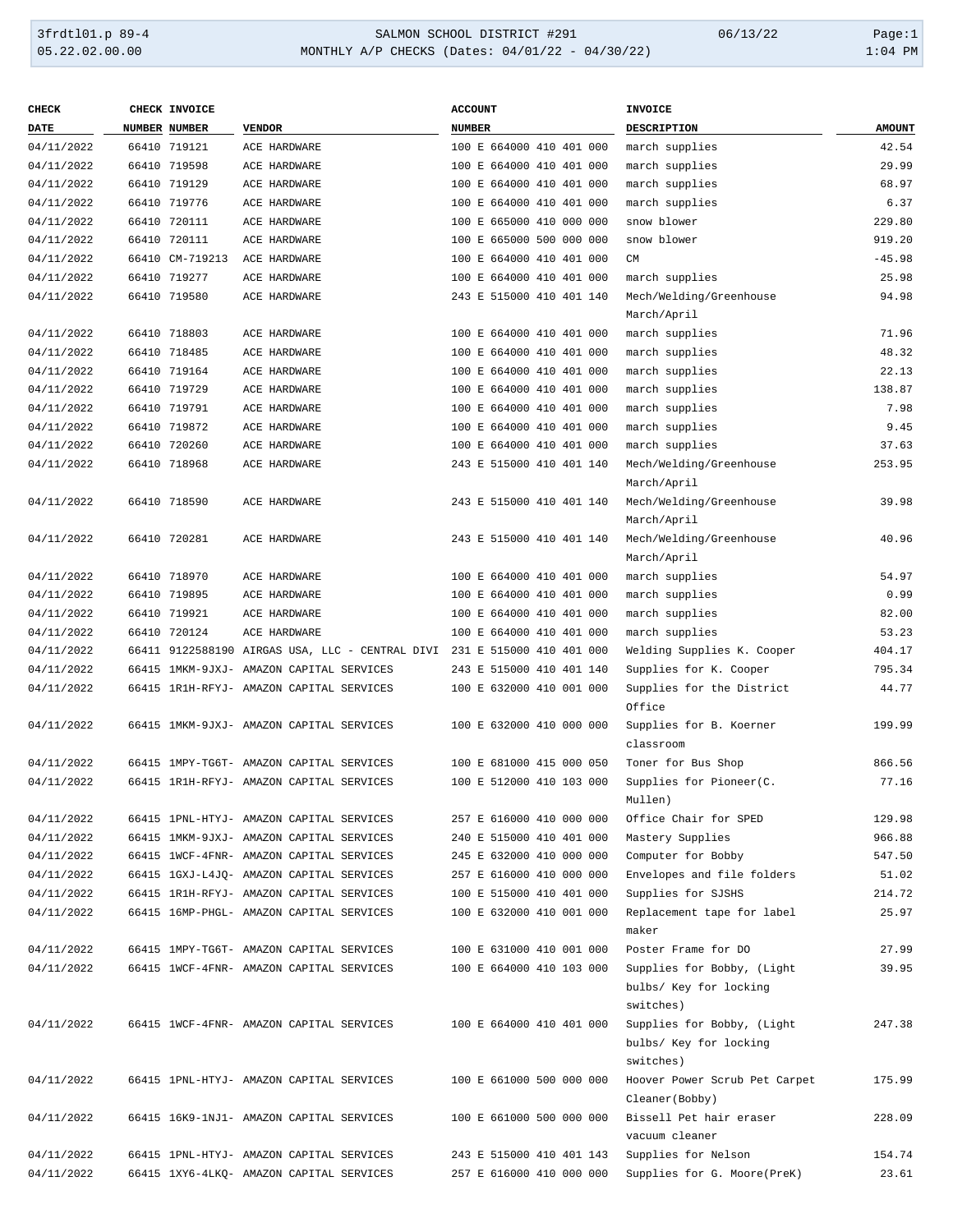| <b>CHECK</b> |            | CHECK INVOICE             |                                                                          | <b>ACCOUNT</b>           | <b>INVOICE</b>                |               |
|--------------|------------|---------------------------|--------------------------------------------------------------------------|--------------------------|-------------------------------|---------------|
| DATE         |            | NUMBER NUMBER             | <b>VENDOR</b>                                                            | <b>NUMBER</b>            | DESCRIPTION                   | <b>AMOUNT</b> |
| 04/11/2022   |            | 66416 03302022            | ANDERSON, JULIAN & HULL LLP                                              | 100 E 631000 300 001 000 | Professional Services-        | 507.00        |
|              |            |                           |                                                                          |                          | General Representation-PD     |               |
|              |            |                           |                                                                          |                          | Training                      |               |
| 04/11/2022   |            | 66416 03302022            | ANDERSON, JULIAN & HULL LLP                                              | 100 E 515000 313 401 000 | Professional Services-        | 585.00        |
|              |            |                           |                                                                          |                          | General Representation-PD     |               |
|              |            |                           |                                                                          |                          | Training                      |               |
| 04/11/2022   |            | 66416 03302022            | ANDERSON, JULIAN & HULL LLP                                              | 100 E 512000 313 103 000 | Professional Services-        | 585.00        |
|              |            |                           |                                                                          |                          | General Representation-PD     |               |
|              |            |                           |                                                                          |                          | Training                      |               |
| 04/11/2022   |            |                           | 66417 INV0000000 ASSETWORKS RISK MANAGEMENT INC 100 E 632000 310 001 000 |                          | Medicaid Administrative Fee   | 1869.73       |
| 04/11/2022   |            | 66418 04072022            | B.E. PUBLISHING                                                          | 263 E 641000 410 401 141 | 2 years of EduTyping, 3rd     | 1977.80       |
|              |            |                           |                                                                          |                          | year free                     |               |
| 04/11/2022   |            | 66419 ZZ0196              | BERRY OIL                                                                | 100 E 682100 420 000 000 | Field Trip Fuel               | 161.05        |
| 04/11/2022   |            | 66419 ZZ0196B             | BERRY OIL                                                                | 100 E 681000 420 000 000 | Route Bus Fuel                | 3337.86       |
| 04/11/2022   |            | 66419 ZZ0196C             | BERRY OIL                                                                | 100 E 683000 420 000 000 | Shop Truck fuel               | 142.15        |
| 04/11/2022   |            | 66419 040622              | BERRY OIL                                                                | 100 E 681000 420 000 000 | Store Charge(Route Fuel)      | 356.97        |
| 04/11/2022   |            | 66420 184599              | BRYSON SALES AND SERVICE INC                                             | 100 E 681000 410 000 085 | Bus Parts 18-1 webasto heater | 197.46        |
|              |            |                           |                                                                          |                          | control                       |               |
| 04/11/2022   |            | 66421 040622              | BUCHANAN, DANA                                                           | 100 E 681000 340 000 000 | In Lieu of transportation     | 20.47         |
|              |            |                           |                                                                          |                          | March 2022 Buchanan           |               |
| 04/11/2022   |            | 66424 6551-76509 CAROUEST |                                                                          | 100 E 681000 410 000 085 | Bus Parts for March 2022      | 39.23         |
|              |            |                           |                                                                          |                          | filters, oil, steering hose,  |               |
|              |            |                           |                                                                          |                          | wheel oil seal                |               |
| 04/11/2022   |            | 66424 6551-76549 CARQUEST |                                                                          | 100 E 681000 410 000 085 | Bus Parts for March 2022      | 20.18         |
|              |            |                           |                                                                          |                          | filters, oil, steering hose,  |               |
|              |            |                           |                                                                          |                          | wheel oil seal                |               |
| 04/11/2022   |            | 66424 6551-76596 CARQUEST |                                                                          | 100 E 681000 410 000 085 | Bus Parts for March 2022      | 15.98         |
|              |            |                           |                                                                          |                          | filters, oil, steering hose,  |               |
|              |            |                           |                                                                          |                          | wheel oil seal                |               |
| 04/11/2022   |            | 66424 6551-76519 CARQUEST |                                                                          | 100 E 681000 410 000 085 | Bus Parts for March 2022      | 10.38         |
|              |            |                           |                                                                          |                          | filters, oil, steering hose,  |               |
|              |            |                           |                                                                          |                          | wheel oil seal                |               |
| 04/11/2022   |            | 66424 6551-76652 CAROUEST |                                                                          | 100 E 681000 410 000 085 | Bus Parts for March 2022      | 33.95         |
|              |            |                           |                                                                          |                          | filters, oil, steering hose,  |               |
|              |            |                           |                                                                          |                          | wheel oil seal                |               |
| 04/11/2022   |            | 66424 6551-76526 CARQUEST |                                                                          | 100 E 681000 410 000 085 | Bus Parts for March 2022      | 42.86         |
|              |            |                           |                                                                          |                          | filters, oil, steering hose,  |               |
|              |            |                           |                                                                          |                          | wheel oil seal                |               |
| 04/11/2022   |            | 66424 6551-76597 CARQUEST |                                                                          | 100 E 681000 410 000 085 | Bus Parts for March 2022      | 7.75          |
|              |            |                           |                                                                          |                          | filters, oil, steering hose,  |               |
|              |            |                           |                                                                          |                          | wheel oil seal                |               |
| 04/11/2022   |            | 66425 6551-76768 CARQUEST |                                                                          | 100 E 665000 410 000 000 | alternator for bobcat         | 224.99        |
| 04/11/2022   | 66426 2484 |                           | CHAD LEWIS                                                               | 100 E 664000 410 401 000 | lights for commons and        | 775.52        |
|              |            |                           |                                                                          |                          | library                       |               |
| 04/21/2022   | 66426 2484 |                           | CHAD LEWIS                                                               | 100 E 664000 410 401 000 | lights for commons and        | $-775.52$     |
|              |            |                           |                                                                          |                          | library                       |               |
| 04/11/2022   |            | 66427 04042022            | CITY OF SALMON                                                           | 220 E 661000 332 000 000 | Blanket PO for City of Salmon | 459.47        |
| 04/11/2022   |            | 66427 040422              | CITY OF SALMON                                                           | 220 E 661000 332 000 000 | Blanket PO for City of Salmon | 1297.02       |
| 04/11/2022   |            | 66427 04062022            | CITY OF SALMON                                                           | 220 E 661000 332 000 000 | Blanket PO for City of Salmon | 40.02         |
| 04/11/2022   | 66428 2022 |                           | COMMUNITY COALITIONS OF IDAHO                                            | 249 E 515000 310 401 000 | CCI Membership Dues           | 50.00         |
| 04/11/2022   |            | 66429 04042022            | COOPER, KATIE                                                            | 100 E 632000 410 000 000 | Classroom supply              | 18.42         |
|              |            |                           |                                                                          |                          | reimbursement form            |               |
| 04/11/2022   |            | 66430 04052022            | DUPREE, LAURIE                                                           | 100 E 512000 410 103 350 | Blanket PO for City of Salmon | 126.31        |
| 04/11/2022   |            | 66430 04042022            | DUPREE, LAURIE                                                           | 100 E 632000 410 000 000 | Blanket PO for City of Salmon | 232.00        |
| 04/11/2022   | 66431 5604 |                           | FIRST STREET WELDING INC                                                 | 100 E 665000 500 000 000 | Snow Blade on 2004 Chevy      | 9588.73       |
|              |            |                           |                                                                          |                          | (Lewis)                       |               |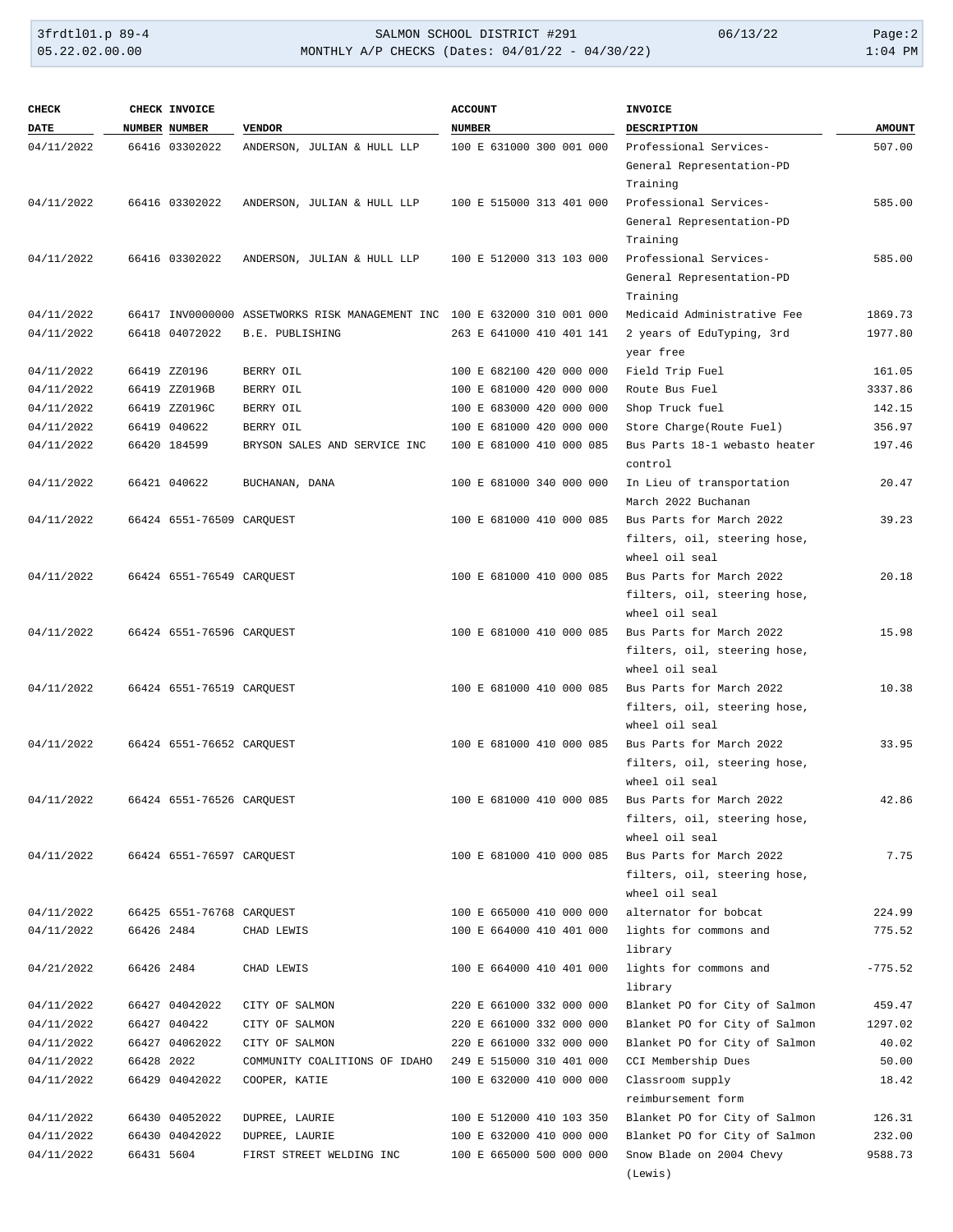| <b>CHECK</b> |             | CHECK INVOICE               |                                              | <b>ACCOUNT</b>           | <b>INVOICE</b>                |               |
|--------------|-------------|-----------------------------|----------------------------------------------|--------------------------|-------------------------------|---------------|
| <b>DATE</b>  |             | <b>NUMBER NUMBER</b>        | <b>VENDOR</b>                                | <b>NUMBER</b>            | DESCRIPTION                   | <b>AMOUNT</b> |
| 04/11/2022   |             | 66432 04042022              | FRY-BELLAMY CONSUELO                         | 100 E 632000 410 000 000 | Classroom supply              | 198.04        |
|              |             |                             |                                              |                          | reimbursement form            |               |
| 04/11/2022   |             | 66433 4063109               | GEM STATE PAPER & SUPPLY CO                  | 290 E 710000 410 000 000 | Gem State Blanket PO          | 305.99        |
| 04/11/2022   |             |                             | 66433 4056957-01 GEM STATE PAPER & SUPPLY CO | 290 E 710000 410 000 000 | Gem State Blanket PO          | 31.85         |
| 04/11/2022   |             | 66434 03282022              | GOLDYLOCKS VIDEO                             | 100 E 532000 300 401 190 | PSA Video Production Shoot    | 500.00        |
| 04/11/2022   | 66435 402   |                             | GREG ROACH GRADING, INC.                     | 100 E 665000 300 000 000 | stump removal                 | 250.00        |
| 04/11/2022   | 66436 35836 |                             | HILTON GARDEN INN BOISE SPECTR               | 271 E 621000 385 000 000 | Principal Network (Russ       | 477.00        |
|              |             |                             |                                              |                          | Bradshaw)                     |               |
| 04/11/2022   |             | 66437 04052022              | IAPT                                         | 100 E 681000 380 000 085 | IAPT summer conference        | 500.00        |
|              |             |                             |                                              |                          | registration for June 27th -  |               |
|              |             |                             |                                              |                          | 30th                          |               |
| 04/11/2022   |             | 66439 200007482             | IASA                                         | 271 E 621000 313 000 000 | Registration- Bradshaw,       | 260.00        |
|              |             |                             |                                              |                          | Patton, Easterday             |               |
| 04/11/2022   |             | 66439 300006206             | IASA                                         | 100 E 632000 310 001 000 | Membership dues-Bradshaw,     | 705.00        |
|              |             |                             |                                              |                          | Patton, Easterday             |               |
| 04/11/2022   |             | 66439 200007565             | IASA                                         | 271 E 621000 313 000 000 | Registration- Bradshaw,       | 260.00        |
|              |             |                             |                                              |                          | Patton, Easterday             |               |
| 04/11/2022   |             | 66439 300006207             | IASA                                         | 100 E 632000 310 001 000 | Membership dues-Bradshaw,     | 714.00        |
|              |             |                             |                                              |                          | Patton, Easterday             |               |
| 04/11/2022   |             | 66439 200007483             | IASA                                         | 271 E 621000 313 000 000 | Registration- Bradshaw,       | 260.00        |
|              |             |                             |                                              |                          | Patton, Easterday             |               |
| 04/11/2022   |             | 66439 300006328             | IASA                                         | 100 E 632000 310 001 000 | Membership dues-Bradshaw,     | 455.00        |
|              |             |                             |                                              |                          | Patton, Easterday             |               |
| 04/11/2022   |             | 66440 03302022              | IDAHO POWER CO                               | 220 E 661000 330 000 000 | Lynch Center                  | 671.61        |
| 04/11/2022   |             | 66440 033022                | IDAHO POWER CO                               | 220 E 661000 330 000 000 | Blanket PO for Power          | 8378.06       |
| 04/11/2022   | 66441 1766  |                             | IDAHO SCHOOL BOARDS ASSN INC.                | 100 E 631000 300 001 000 | Superintendent Search, Second | 4375.00       |
|              |             |                             |                                              |                          | half payment                  |               |
| 04/11/2022   |             | 66442 04072022              | IDCTE CONNECT                                | 243 E 515000 380 401 141 | Annual prof development       | 250.00        |
|              |             |                             |                                              |                          | conference                    |               |
| 04/11/2022   |             | 66443 04062022              | INFANGER, SHARON                             | 249 E 515000 410 401 000 | Reim supplies SGT             | 419.87        |
| 04/11/2022   |             | 66443 040622                | INFANGER, SHARON                             | 249 E 515000 300 401 000 | Directors hours(S. Infanger)  | 1500.00       |
| 04/11/2022   |             | 66444 72-00033-0 KSRA RADIO |                                              | 100 E 532000 300 401 190 | Townhall radio ads-           | 242.00        |
|              |             |                             |                                              |                          | March/April                   |               |
| 04/11/2022   |             | 66445 02282022              | LEMHI LUMBER                                 | 100 E 664000 410 103 000 | march supplies                | 247.88        |
| 04/11/2022   |             | 66447 22-4108               | LEMHI SANITATION SERVICE INC                 | 100 E 661000 331 000 000 | Garbage Blanket PO-April      | 743.00        |
|              |             |                             |                                              |                          | Payment                       |               |
| 04/11/2022   |             | 66447 22-4139               | LEMHI SANITATION SERVICE INC                 | 100 E 661000 331 000 000 | Garbage Blanket PO-April      | 241.00        |
|              |             |                             |                                              |                          | Payment                       |               |
| 04/11/2022   |             | 66447 22-4697               | LEMHI SANITATION SERVICE INC                 | 100 E 661000 331 000 000 | Garbage Blanket PO-April      | 84.00         |
|              |             |                             |                                              |                          | Payment                       |               |
| 04/11/2022   |             | 66447 22-1974               | LEMHI SANITATION SERVICE INC                 | 100 E 661000 331 000 000 | Garbage Blanket PO-March      | 241.00        |
|              |             |                             |                                              |                          | Payment                       |               |
| 04/11/2022   |             | 66447 22-1943               | LEMHI SANITATION SERVICE INC                 | 100 E 661000 331 000 000 | Garbage Blanket PO-March      | 743.00        |
|              |             |                             |                                              |                          | Payment                       |               |
| 04/11/2022   |             | 66447 22-2527               | LEMHI SANITATION SERVICE INC                 | 100 E 661000 331 000 000 | Garbage Blanket PO-March      | 84.00         |
|              |             |                             |                                              |                          | Payment                       |               |
| 04/11/2022   |             | 66448 04062022              | LEMHI VALLEY SOCIAL SERVICES                 | 249 E 515000 300 401 000 | March Counseling services     | 2601.29       |
|              |             |                             |                                              |                          | SJSHS                         |               |
| 04/11/2022   |             | 66449 04042022              | LEMHI'S AFTER SCHOOL PROMISE,                | 273 E 512000 300 000 000 | Rent of Presbyterian center   | 325.00        |
|              |             |                             |                                              |                          | meeting space-April Rent      |               |
| 04/11/2022   |             | 66450 04042022              | MCNEVIN, MOLLY                               | 100 E 632000 410 000 000 | classroom supply              | 139.82        |
|              |             |                             |                                              |                          | reimbursement form            |               |
| 04/11/2022   |             | 66451 140101443             | MEADOW GOLD BOISE DEAN DAIRY                 | 290 E 710000 450 000 000 | Blanket PO for Milk Products  | 222.57        |
| 04/11/2022   |             | 66451 140101325             | MEADOW GOLD BOISE DEAN DAIRY                 | 290 E 710000 450 000 000 | Blanket PO for Milk Products  | 247.40        |
| 04/11/2022   |             | 66451 140101441             | MEADOW GOLD BOISE DEAN DAIRY                 | 290 E 710000 450 000 000 | Blanket PO for Milk Products  | 177.93        |
| 04/11/2022   |             | 66451 140101323             | MEADOW GOLD BOISE DEAN DAIRY                 | 290 E 710000 450 000 000 | Blanket PO for Milk Products  | 216.08        |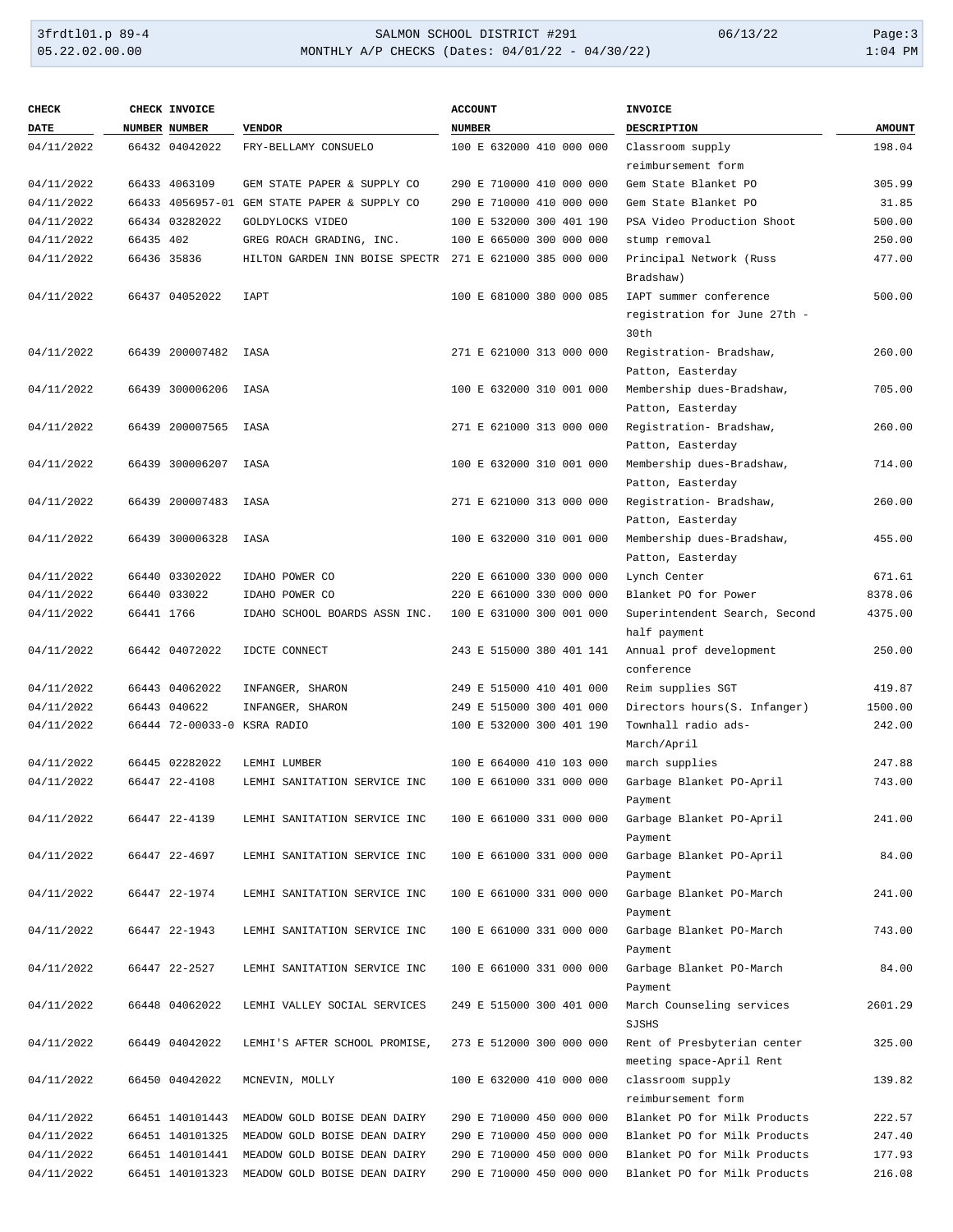| <b>CHECK</b> |            | CHECK INVOICE        |                                                         | <b>ACCOUNT</b>           | <b>INVOICE</b>                |               |
|--------------|------------|----------------------|---------------------------------------------------------|--------------------------|-------------------------------|---------------|
| <b>DATE</b>  |            | <b>NUMBER NUMBER</b> | <b>VENDOR</b>                                           | <b>NUMBER</b>            | DESCRIPTION                   | <b>AMOUNT</b> |
| 04/11/2022   |            | 66452 040622         | MOON, LISA                                              | 100 E 681000 340 000 000 | In Lieu of transportation for | 8.90          |
|              |            |                      |                                                         |                          | March 2022 Bachman            |               |
| 04/11/2022   |            | 66453 03092022       | MURDOCH'S RANCH & HOME SUPPLY                           | 243 E 515000 410 401 140 | NTE for Ag Mech/ Greenhouse   | 507.63        |
|              |            |                      |                                                         |                          | March                         |               |
| 04/11/2022   |            | 66453 11162021       | MURDOCH'S RANCH & HOME SUPPLY                           | 243 E 515000 410 401 140 | NTE for Ag Mech/Welding       | 58.81         |
|              |            |                      |                                                         |                          | Nov/Dec                       |               |
| 04/11/2022   |            | 66453 04042022       | MURDOCH'S RANCH & HOME SUPPLY                           | 243 E 515000 410 401 143 | Supplies for Nelson (NTE      | 41.47         |
|              |            |                      |                                                         |                          | \$500.00                      |               |
| 04/11/2022   | 66454 100! |                      | MURPHY, BRUCE                                           | 100 E 532000 300 401 190 | Tech Services/Sounds          | 175.00        |
|              |            |                      |                                                         |                          | Equipment                     |               |
| 04/11/2022   |            | 66455 03232022       | MURPHY, STACEY                                          | 100 E 632000 410 000 000 | classroom supply              | 191.80        |
|              |            |                      |                                                         |                          | reimbursement form            |               |
| 04/11/2022   |            | 66456 04072022       | <b>NETOP</b>                                            | 243 E 515000 410 401 141 | Netop Advantage Plan          | 206.00        |
| 04/11/2022   |            | 66457 04062022       | PACE, AMBER                                             | 249 E 515000 300 401 000 | Co-Coordinator hours          | 2500.00       |
| 04/11/2022   |            | 66458 04022022       | PACE, DUSTIN                                            | 100 E 632000 410 000 000 | Classroom Supply              | 198.93        |
|              |            |                      |                                                         |                          | Reimbursement Form            |               |
| 04/11/2022   |            | 66459 04062022       | PAINTER, VICTORIA                                       | 100 E 681000 340 000 000 | In Lieu of transportation for | 15.13         |
|              |            |                      |                                                         |                          | March 2022 Painter            |               |
| 04/11/2022   |            | 66460 605070         | PETERBILT                                               | 100 E 681000 410 000 085 | Bus Parts 22-1 engine oil     | 25.92         |
|              |            |                      |                                                         |                          | filters                       |               |
|              |            |                      |                                                         |                          |                               |               |
| 04/11/2022   |            | 66461 N9333913       | QUADIENT LEASING USA, INC.                              | 100 E 632000 310 001 000 | Lease Payment                 | 376.29        |
| 04/11/2022   |            | 66462 110741         | R & S DISTRIBUTING                                      | 100 E 661000 410 000 000 | hand soap, assurance, and     | 622.52        |
|              |            |                      |                                                         |                          | bowl cleaner                  |               |
| 04/11/2022   |            | 66463 04062022       | SALMON RIVER PROPANE                                    | 100 E 661000 333 000 000 | Lynch Center Propane          | 3986.71       |
| 04/11/2022   |            | 66464 03292022       | SALMON SCHOOL DIST. 291 PURCHA 100 L 223000 000 000 000 |                          | Check Request (Kirtley        | 10356.09      |
|              |            |                      |                                                         |                          | Endowment Acct)               |               |
| 04/11/2022   |            |                      | 66468 81-1977617 SAVEWAY MARKET                         | 290 E 710000 450 000 000 | Blanket PO for food           | 681.00        |
| 04/11/2022   |            |                      | 66468 03-1785987 SAVEWAY MARKET                         | 290 E 710000 450 000 000 | Blanket PO for food           | 7.69          |
| 04/11/2022   |            |                      | 66468 81-1975406 SAVEWAY MARKET                         | 290 E 710000 450 000 000 | Blanket PO for food           | 362.37        |
| 04/11/2022   |            |                      | 66468 81-1978538 SAVEWAY MARKET                         | 290 E 710000 450 000 000 | Blanket PO for food           | 40.34         |
| 04/11/2022   |            |                      | 66468 04-1808523 SAVEWAY MARKET                         | 100 E 532000 410 401 190 | Light Refreshments for Town   | 36.92         |
|              |            |                      |                                                         |                          | Hall                          |               |
| 04/11/2022   |            |                      | 66468 81-1971315 SAVEWAY MARKET                         | 290 E 710000 450 000 000 | Blanket PO for food           | 365.11        |
| 04/11/2022   |            |                      | 66468 06-1501609 SAVEWAY MARKET                         | 257 E 521000 410 000 000 | Food/Snacks- Life Skills      | 26.35         |
| 04/11/2022   |            |                      | 66468 06-1501064 SAVEWAY MARKET                         | 231 E 515000 410 401 000 | NTE for Food Science          | 21.89         |
|              |            |                      |                                                         |                          | March/April                   |               |
| 04/11/2022   |            |                      | 66468 04-1805045 SAVEWAY MARKET                         | 231 E 515000 410 401 000 | NTE for Food Science          | 100.08        |
|              |            |                      |                                                         |                          | March/April                   |               |
| 04/11/2022   |            |                      | 66468 81-1969087 SAVEWAY MARKET                         | 290 E 710000 450 000 000 | Blanket PO for food           | 238.28        |
| 04/11/2022   |            |                      | 66468 01-1793047 SAVEWAY MARKET                         | 231 E 515000 410 401 000 | NTE for Food Science          | 72.60         |
|              |            |                      |                                                         |                          | March/April                   |               |
| 04/11/2022   |            |                      | 66468 01-1803552 SAVEWAY MARKET                         | 231 E 515000 410 401 000 | NTE for Food Science          | 42.50         |
|              |            |                      |                                                         |                          | March/April                   |               |
| 04/11/2022   |            |                      | 66468 01-1795456 SAVEWAY MARKET                         | 100 E 532000 410 401 190 | Light Refreshments for Town   | 248.44        |
|              |            |                      |                                                         |                          | Hall                          |               |
| 04/11/2022   |            |                      | 66468 01-1795420 SAVEWAY MARKET                         | 100 E 532000 410 401 190 | Light Refreshments for Town   | 118.86        |
|              |            |                      |                                                         |                          | Hall                          |               |
| 04/11/2022   |            |                      | 66468 81-1977625 SAVEWAY MARKET                         | 290 E 710000 450 000 000 | Blanket PO for food           | 43.87         |
| 04/11/2022   |            |                      | 66468 05-1732031 SAVEWAY MARKET                         | 249 E 515000 410 401 000 | LR for DFY & Leadership       | 21.94         |
|              |            |                      |                                                         |                          | Lunches NTE                   |               |
|              |            |                      |                                                         |                          |                               |               |
| 04/11/2022   |            | 66469 25021424       | SHAMROCK FOODS COMPANY                                  | 290 E 710000 450 000 000 | Blanket PO for Food           | 1252.36       |
| 04/11/2022   |            | 66470 04022022       | SHANAFELT, JESSICA                                      | 100 E 632000 410 000 000 | Classroom Supply              | 200.00        |
|              |            |                      |                                                         |                          | Reimbursement Form            |               |
| 04/11/2022   |            | 66471 D084312        | SHEPPARD, KIMBERLY                                      | 100 E 532000 410 401 190 | Reim supplies for DFY         | 55.47         |
| 04/11/2022   |            | 66472 04042022       | SMITH, KRYSTAL                                          | 100 E 632000 410 000 000 | Classroom Supply              | 200.00        |
|              |            |                      |                                                         |                          | Reimbursement Form            |               |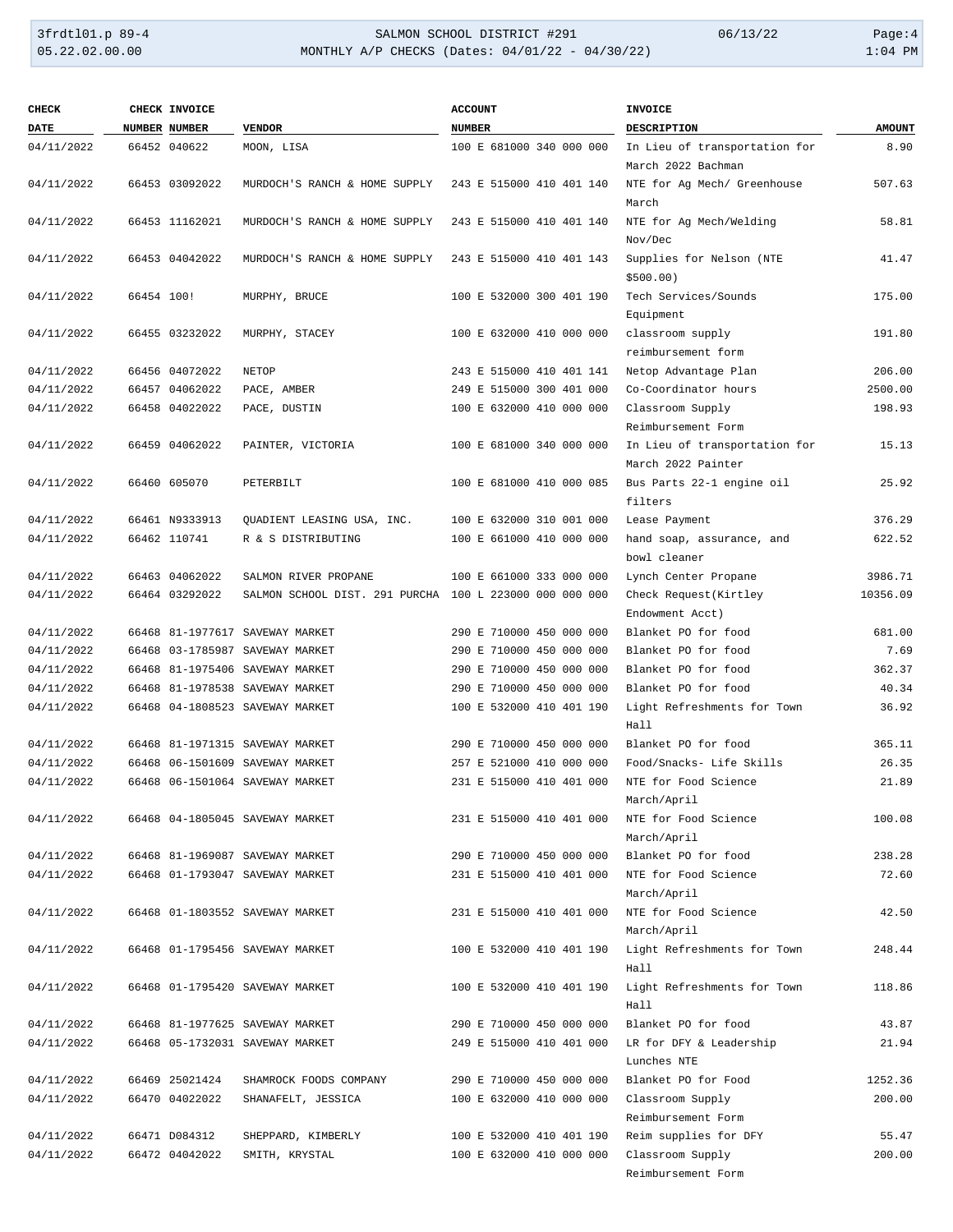## 3frdtl01.p 89-4 <br>
35.22.02.00.00 <br>
35.22.02.00.00 <br>
35.22.02.00.00 <br>
35.22.02.00.00 <br>
35.22.02.00.00 <br>
31:04 PM MONTHLY A/P CHECKS (Dates: 04/01/22 - 04/30/22)

| CHECK       |            | <b>CHECK INVOICE</b> |                                                                          | <b>ACCOUNT</b>           | <b>INVOICE</b>                |               |
|-------------|------------|----------------------|--------------------------------------------------------------------------|--------------------------|-------------------------------|---------------|
| <b>DATE</b> |            | <b>NUMBER NUMBER</b> | <b>VENDOR</b>                                                            | <b>NUMBER</b>            | <b>DESCRIPTION</b>            | <b>AMOUNT</b> |
| 04/11/2022  |            | 66473 032822         | SORBY-WIRTH, KAREN                                                       | 100 E 512000 410 103 350 | Classroom Supply              | 85.49         |
|             |            |                      |                                                                          |                          | Reimbursement Form            |               |
| 04/11/2022  |            | 66473 03282022       | SORBY-WIRTH, KAREN                                                       | 100 E 632000 410 000 000 | Classroom Supply              | 200.00        |
|             |            |                      |                                                                          |                          | Reimbursement Form            |               |
| 04/11/2022  |            | 66474 2022322        | STEEL & RANCH CENTER                                                     | 100 E 681000 410 000 085 | Bus Parts 22-1 front bumper   | 1080.48       |
|             |            |                      |                                                                          |                          | and guard material            |               |
| 04/11/2022  |            | 66475 04042022       | STEPHENSON, MELISSA                                                      | 100 E 632000 410 000 000 | Classroom Supply              | 193.08        |
|             |            |                      |                                                                          |                          | Reimbursement Form            |               |
| 04/11/2022  |            | 66476 123456         | STRATTER, JEFF                                                           | 100 E 532000 300 401 190 | Film editing for Turning      | 500.00        |
|             |            |                      |                                                                          |                          | Point                         |               |
| 04/11/2022  |            | 66477 04042022       | WING, MALLORI                                                            | 100 E 632000 410 000 000 | Classroom Supply              | 200.00        |
|             |            |                      |                                                                          |                          | Reimbursement Form            |               |
| 04/11/2022  |            | 66478 041122         | BORN, CHRIS                                                              | 271 E 621000 313 000 000 | Mini Grant                    | 240.00        |
| 04/11/2022  |            | 66479 04112022       | CHINSKE RUSS                                                             | 271 E 621000 313 000 000 | Mini Grant                    | 280.00        |
| 04/11/2022  |            | 66480 041122         | HOLDEN, EILEEN                                                           | 271 E 621000 313 000 000 | Mini Grant                    | 60.00         |
| 04/11/2022  |            | 66481 04112022       | HUMAN DYNAMICS & DIAGNOSTICS                                             | 260 E 521000 310 000 000 | Missing details from Dec.     | 766.00        |
|             |            |                      |                                                                          |                          | Jan. Feb                      |               |
| 04/11/2022  |            | 66482 04112022       | MOORE, GERALDINE                                                         | 271 E 621000 385 000 000 | Mini Grant/ Perdiem           | 56.00         |
| 04/11/2022  |            | 66482 041122         | MOORE, GERALDINE                                                         | 271 E 621000 313 000 000 | Mini Grant                    | 60.00         |
| 04/11/2022  |            | 66483 041122         | RICH, MARCELLA                                                           | 271 E 621000 313 000 000 | Mini Grant                    | 60.00         |
| 04/11/2022  |            | 66483 04112022       | RICH, MARCELLA                                                           | 271 E 621000 385 000 000 | Mini Grant/ Perdiem           | 56.00         |
| 04/11/2022  |            | 66484 041122         | SORBY-WIRTH, KAREN                                                       | 271 E 621000 313 000 000 | Mini Grant                    | 180.00        |
| 04/11/2022  |            | 66485 04112022       | STEELE MEMORIAL MEDICAL CENTER                                           | 100 E 521000 300 000 000 | March PT/OT services          | 8452.50       |
| 04/11/2022  | 66486 1005 |                      | THE MAHONEY FAMILY SAFETY CENT                                           | 261 E 515000 300 401 000 | SEL Lessons SJSHS- Feb/ March | 4500.00       |
| 04/11/2022  |            | 66487 04112022       | UNREIN, KIM                                                              | 271 E 621000 385 000 000 | Mini Grant/ Motel/ Perdiem    | 152.00        |
| 04/11/2022  |            | 66487 041122         | UNREIN, KIM                                                              | 271 E 621000 313 000 000 | Mini Grant                    | 60.00         |
| 04/11/2022  |            | 66488 04112022       | VANDENEYKEL, TAYLOR                                                      | 271 E 621000 313 000 000 | Mini Grant                    | 99.00         |
| 04/25/2022  |            |                      | 66489 20220425AD AFLAC GROUP INSURANCE                                   | 100 L 218510 000 000 000 | Payroll accrual               | 260.20        |
| 04/25/2022  |            |                      | 66489 20220425AD AFLAC GROUP INSURANCE                                   | 100 L 218510 000 000 000 | Payroll accrual               | 235.60        |
| 04/25/2022  |            |                      | 66489 20220425AD AFLAC GROUP INSURANCE                                   | 100 L 218600 000 000 000 | Payroll accrual               | 119.12        |
| 04/25/2022  |            |                      | 66489 20220425BD AFLAC GROUP INSURANCE                                   | 257 L 218510 000 000 000 | Payroll accrual               | 16.12         |
| 04/25/2022  |            |                      | 66489 20220425BD AFLAC GROUP INSURANCE                                   | 257 L 218510 000 000 000 | Payroll accrual               | 8.65          |
| 04/25/2022  |            |                      | 66490 9124299808 AIRGAS USA, LLC - CENTRAL DIVI 243 E 515000 410 401 140 |                          | Bandsaw Blade #2              | 72.07         |
| 04/25/2022  |            |                      | 66490 9124736653 AIRGAS USA, LLC - CENTRAL DIVI                          | 231 E 515000 410 401 000 | Welding Supplies K. Cooper    | 76.38         |
| 04/25/2022  |            |                      | 66491 1VH6-JDXJ- AMAZON CAPITAL SERVICES                                 | 100 E 622000 410 103 000 | Books for Pioneer             | 135.88        |
|             |            |                      |                                                                          |                          | Library-D.Harry               |               |
| 04/25/2022  |            | 66492 41191          | ARCTIC ICE                                                               | 100 E 682000 415 000 000 | Bus Barn Water                | 18.00         |
| 04/25/2022  |            | 66492 41136          | ARCTIC ICE                                                               | 100 E 664000 300 401 000 | High School Water             | 12.00         |
| 04/25/2022  |            | 66492 41080          | ARCTIC ICE                                                               | 100 E 632000 410 001 000 | DO Water                      | 12.00         |
| 04/25/2022  |            |                      | 66493 INV0000000 ASSETWORKS RISK MANAGEMENT INC 100 E 632000 310 001 000 |                          | Medicaid Admin Fee            | 544.99        |
| 04/25/2022  |            | 66494 PS5150         | <b>BDJ TECH</b>                                                          | 243 E 515000 410 401 141 | 3 year warranty               | 1256.00       |
| 04/25/2022  |            | 66495 184881         | BRYSON SALES AND SERVICE INC                                             | 100 E 681000 410 000 085 | Bus Parts 16-1, 22-1 air      | 358.98        |
|             |            |                      |                                                                          |                          | filters                       |               |
| 04/25/2022  |            | 66495 184883         | BRYSON SALES AND SERVICE INC                                             | 100 E 681000 410 000 085 | Bus Parts 16-1 brake pads     | 195.30        |
| 04/25/2022  |            | 66495 184882         | BRYSON SALES AND SERVICE INC                                             | 100 E 681000 410 000 085 | Bus Parts 16-1, 22-1 air      | 119.66        |
|             |            |                      |                                                                          |                          | filters                       |               |
| 04/25/2022  |            | 66496 04122022       | BUCK'S BAGS                                                              | 100 E 531000 410 401 154 | BB Uniforms                   | 760.00        |
| 04/25/2022  | 66497 2486 |                      | CHAD LEWIS                                                               | 100 E 664000 410 103 000 | propane furnaces for Pioneer  | 5230.72       |
| 04/25/2022  | 66497 2484 |                      | CHAD LEWIS                                                               | 100 E 664000 410 401 000 | lights for commons and        | 775.52        |
|             |            |                      |                                                                          |                          | library                       |               |
| 04/25/2022  |            | 66498 04112022       | COOPER, ANNA                                                             | 271 E 621000 313 000 000 | Mini Grant                    | 165.00        |
| 04/25/2022  |            |                      | 66499 20220425BD DELTA DENTAL OF IDAHO                                   | 100 L 218600 000 000 000 | Payroll accrual-DDent         | 651.68        |
| 04/25/2022  |            |                      | 66499 20220425BD DELTA DENTAL OF IDAHO                                   | 251 L 218600 000 000 000 | Payroll accrual-DDent         | 98.39         |
| 04/25/2022  |            |                      | 66499 20220425BD DELTA DENTAL OF IDAHO                                   | 257 L 218600 000 000 000 | Payroll accrual-DDent         | 138.96        |
| 04/25/2022  |            |                      | 66499 20220425BD DELTA DENTAL OF IDAHO                                   | 290 L 218600 000 000 000 | Payroll accrual-DDent         | 110.09        |
| 04/25/2022  |            |                      | 66499 20220425BD DELTA DENTAL OF IDAHO                                   | 260 L 218600 000 000 000 | Payroll accrual-DDent         | 16.47         |
|             |            |                      |                                                                          |                          |                               |               |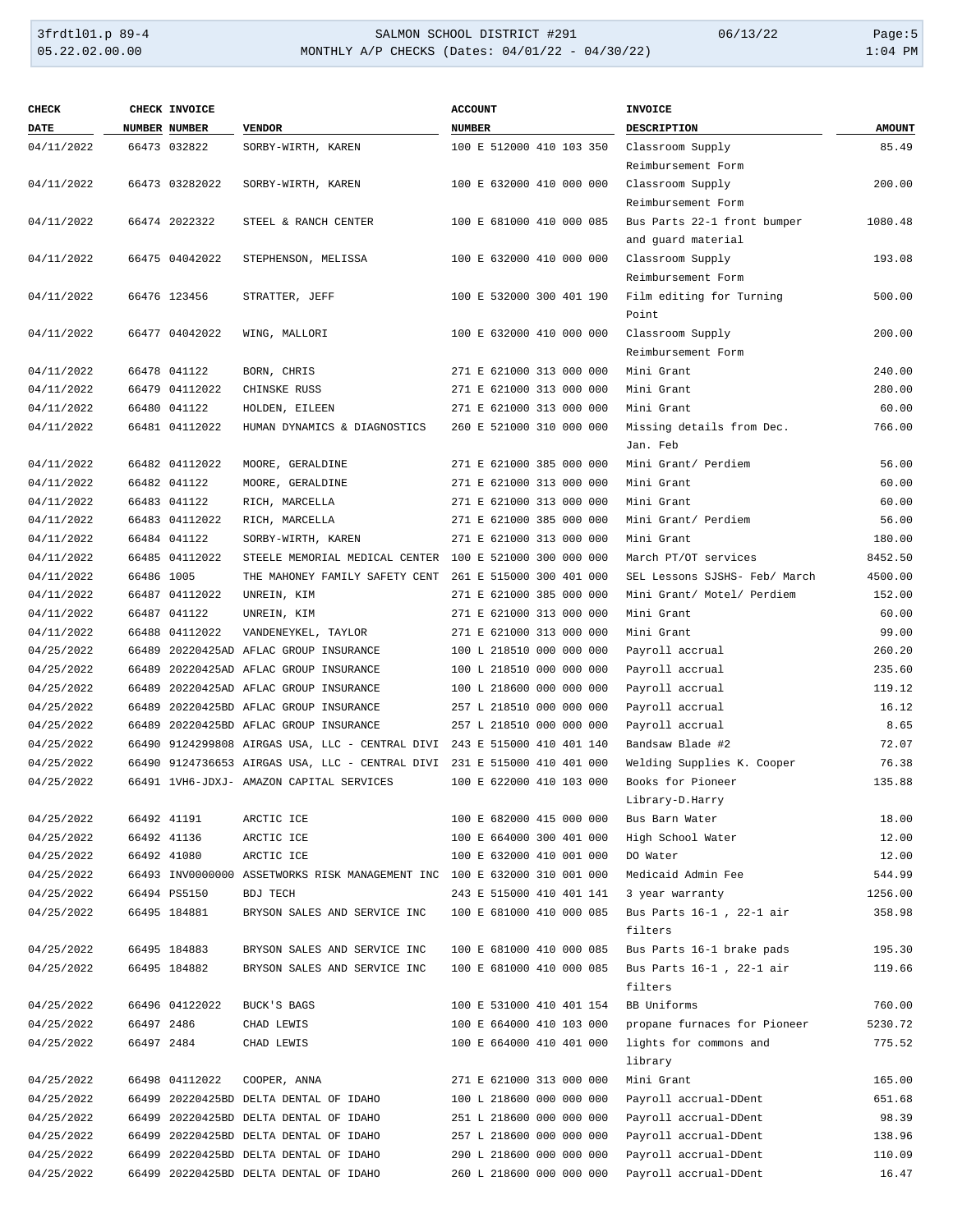# 3frdtl01.p 89-4 <br>
35.22.02.00.00 <br>
35.22.02.00.00 <br>
35.22.02.00.00 <br>
35.22.02.00.00 <br>
35.22.02.00.00 <br>
31:04 PM MONTHLY A/P CHECKS (Dates: 04/01/22 - 04/30/22)

| <b>CHECK</b> | CHECK INVOICE        |                                                | <b>ACCOUNT</b>           | <b>INVOICE</b>                           |               |
|--------------|----------------------|------------------------------------------------|--------------------------|------------------------------------------|---------------|
| DATE         | <b>NUMBER NUMBER</b> | <b>VENDOR</b>                                  | <b>NUMBER</b>            | <b>DESCRIPTION</b>                       | <b>AMOUNT</b> |
| 04/25/2022   |                      | 66499 20220425BD DELTA DENTAL OF IDAHO         | 254 L 218600 000 000 000 | Payroll accrual-DDent                    | 32.93         |
| 04/25/2022   |                      | 66499 20220425AD DELTA DENTAL OF IDAHO         | 100 L 218600 000 000 000 | Payroll accrual-DDent                    | 2173.56       |
| 04/25/2022   |                      | 66499 20220425AD DELTA DENTAL OF IDAHO         | 251 L 218600 000 000 000 | Payroll accrual-DDent                    | 65.86         |
| 04/25/2022   |                      | 66500 0000058114 DONNELLEY SPORTS              | 100 E 531000 410 401 156 | .32 starting blanks (box) J.             | 300.00        |
|              |                      |                                                |                          | Burgess                                  |               |
| 04/25/2022   |                      | 66500 0000058114 DONNELLEY SPORTS              | 100 E 531000 490 401 000 | PV crossbars, 3/16" spikes J.            | 235.00        |
|              |                      |                                                |                          | Burgess                                  |               |
| 04/25/2022   | 66501 04182022       | FOWLER, JOSHUA                                 | 100 E 661000 115 000 000 | Lunch Clean Up Hours                     | 126.00        |
| 04/25/2022   | 66502 04112022B      | GALVAN, MEREDITH                               | 100 E 532000 415 401 126 | Reimbursement for Supplies(M.<br>Galvan) | 946.23        |
|              |                      |                                                |                          |                                          |               |
| 04/25/2022   | 66502 04112022       | GALVAN, MEREDITH                               | 100 E 632000 410 000 000 | Printer Ink and Camera Parts             | 200.00        |
| 04/25/2022   |                      | 66503 4062325-01 GEM STATE PAPER & SUPPLY CO   | 290 E 710000 410 000 000 | Gem State Blanket PO                     | 47.03         |
| 04/25/2022   | 66503 4063932        | GEM STATE PAPER & SUPPLY CO                    | 290 E 710000 410 000 000 | Gem State Blanket PO                     | 183.88        |
| 04/25/2022   |                      | 66503 4051874-02 GEM STATE PAPER & SUPPLY CO   | 290 E 710000 410 000 000 | Gem State Blanket PO                     | 99.97         |
| 04/25/2022   |                      | 66503 4063109-01 GEM STATE PAPER & SUPPLY CO   | 290 E 710000 410 000 000 | Gem State Blanket PO                     | 50.33         |
| 04/25/2022   | 66504 3149324        | <b>GOLD STAR FOODS</b>                         | 290 E 710000 450 000 000 | Blanket PO for Food                      | 459.71        |
| 04/25/2022   | 66504 3149344        | GOLD STAR FOODS                                | 290 E 710000 450 000 000 | Blanket PO for Food                      | 103.48        |
| 04/25/2022   | 66504 3149342        | GOLD STAR FOODS                                | 290 E 710000 450 000 450 | Blanket PO for CMDY Food                 | 2227.48       |
| 04/25/2022   | 66504 3149351        | GOLD STAR FOODS                                | 290 E 710000 450 000 000 | Blanket PO for Food                      | 4776.82       |
| 04/25/2022   | 66505 04182022       | IDAHO DEPT OF HEALTH & WELFARE                 | 260 E 521000 310 000 000 | Medicaid Match Funds                     | 20000.00      |
| 04/25/2022   | 66506 22-0102        | IDAHO DIGITAL LEARNING ACADEMY                 | 260 E 521000 310 000 000 | Annual Student Admin Fee-SLP             | 1035.00       |
| 04/25/2022   | 66507 04182022       | IDAHO SCHOOL BOARDS ASSN INC.                  | 100 E 631000 310 001 000 | Leadership Institute                     | 300.00        |
|              |                      |                                                |                          | Registration - Dahle                     |               |
| 04/25/2022   | 66508 20220425AD IEA |                                                | 100 L 218905 000 000 000 | Payroll accrual                          | 2355.74       |
| 04/25/2022   | 66508 20220425AD IEA |                                                | 251 L 218905 000 000 000 | Payroll accrual                          | 62.91         |
| 04/25/2022   | 66508 20220425AD IEA |                                                | 231 L 218905 000 000 000 | Payroll accrual                          | 51.77         |
| 04/25/2022   | 66509 39278          | INNOVATIVE AIR INC.                            | 100 E 664000 410 401 000 | blower motors                            | 832.00        |
| 04/25/2022   | 66510 04182022       | LEMHI VALLEY SOCIAL SERVICES                   | 260 E 521000 310 000 000 | March Billing/ Feb missed                | 31692.00      |
|              |                      |                                                |                          | Cadena                                   |               |
| 04/25/2022   |                      | 66511 20220425AD LEMHI COUNTY SHERIFF          | 280 L 218900 000 000 000 | Payroll deduction                        | 36.00         |
| 04/25/2022   |                      | 66511 20220425AD LEMHI COUNTY SHERIFF          | 254 L 218900 000 000 000 | Payroll deduction                        | 24.00         |
| 04/25/2022   |                      | 66511 20220425AD LEMHI COUNTY SHERIFF          | 257 L 218900 000 000 000 | Payroll Deduction                        | 402.31        |
| 04/25/2022   | 66512 140110031      | MEADOW GOLD BOISE DEAN DAIRY                   | 290 E 710000 450 000 000 | Blanket PO for Milk Products             | 228.90        |
| 04/25/2022   | 66512 140110035      | MEADOW GOLD BOISE DEAN DAIRY                   | 290 E 710000 450 000 000 | Blanket PO for Milk Products             | 267.14        |
| 04/25/2022   |                      | 66512 140101516 MEADOW GOLD BOISE DEAN DAIRY   | 290 E 710000 450 000 000 | Blanket PO for Milk Products             | 398.80        |
| 04/25/2022   |                      | 66513 20220425BD NCPERS GROUP LIFE INS         | 100 L 218700 000 000 000 | Payroll accrual                          | 48.00         |
| 04/25/2022   |                      | 66513 20220425BD NCPERS GROUP LIFE INS         | 257 L 218700 000 000 000 | Payroll accrual                          | 16.00         |
| 04/25/2022   |                      | 66513 20220425AD NCPERS GROUP LIFE INS         | 100 L 218700 000 000 000 | Payroll accrual                          | 192.00        |
| 04/25/2022   |                      | 66513 20220425AD NCPERS GROUP LIFE INS         | 231 L 218700 000 000 000 | Payroll accrual                          | 16.00         |
| 04/25/2022   |                      | 66514 20220425AD NEBRASKA CHILD SUPPORT PAYMNT | 100 L 218900 000 000 000 | R BRADSHAW AR24P7HNGDYZL                 | 853.00        |
| 04/25/2022   | 66515 717038         | NEW TECH SECURITY, INC                         | 100 E 664000 300 103 000 | semi annual fire alarm<br>inspection     | 1215.25       |
| 04/25/2022   | 66515 717038         | NEW TECH SECURITY, INC                         | 100 E 664000 300 401 000 | semi annual fire alarm                   | 1215.25       |
|              |                      |                                                |                          | inspection                               |               |
| 04/25/2022   | 66516 04112022       | PACE, DUSTIN                                   | 271 E 621000 313 000 000 | Mini Grant                               | 1375.00       |
| 04/25/2022   | 66517 04182022       | PACIFIC TECHNOLOGY INC                         | 220 E 663000 300 000 000 | Asbestos & Lead Inspection               | 7000.00       |
| 04/25/2022   | 66518 04112022       | PEKUS, HEATHER                                 | 271 E 621000 313 000 000 | Mini Grant                               | 50.00         |
| 04/25/2022   | 66519 04202022       | RISE BROADBAND                                 | 245 E 632000 300 000 000 | Web Hosting, Salmon School               | 24.00         |
|              |                      |                                                |                          | District Blanket PO                      |               |
| 04/25/2022   | 66520 283204         | RIVERSIDE HOTEL                                | 100 E 531000 380 401 000 | AD Conference Hotel Rooms                | 464.00        |
| 04/25/2022   | 66521 12259          | SALMON VALLEY PRINT                            | 249 E 515000 410 401 000 | Print Materials for DFC                  | 15.75         |
|              |                      |                                                |                          | program/events                           |               |
| 04/25/2022   | 66521 12250          | SALMON VALLEY PRINT                            | 249 E 515000 410 401 000 | Print Materials for DFC                  | 65.00         |
|              |                      |                                                |                          | program/events                           |               |
| 04/25/2022   | 66522 25257411       | SHAMROCK FOODS COMPANY                         | 290 E 710000 450 000 000 | Blanket PO for Food                      | 1434.36       |
| 04/25/2022   |                      | 66523 20220425AD STATE IDAHO DEPT OF EDUCATION | 100 E 632000 310 001 000 | Payroll accrual                          | 28.10         |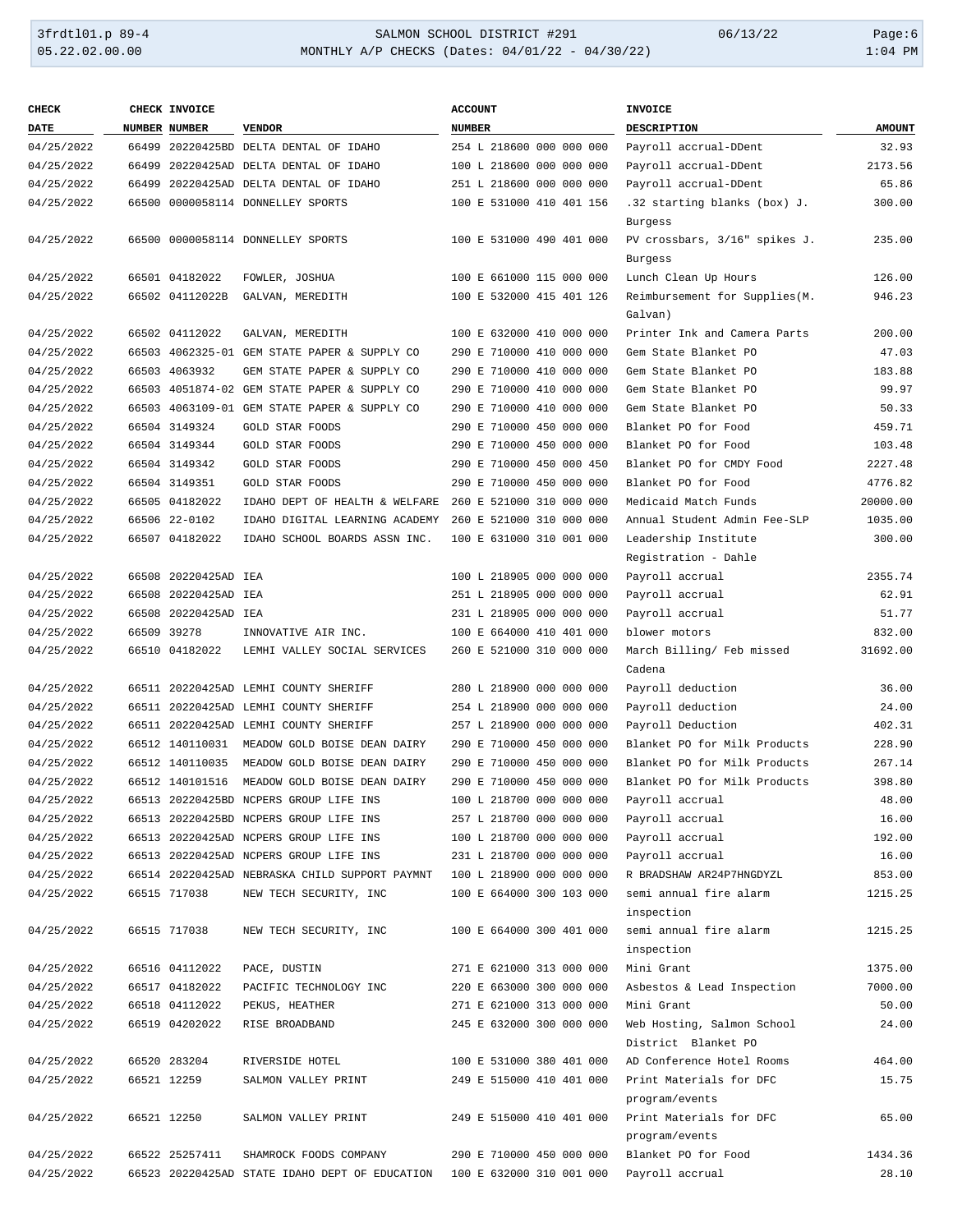## 3frdtl01.p 89-4 SALMON SCHOOL DISTRICT #291 06/13/22 Page:7 MONTHLY A/P CHECKS (Dates: 04/01/22 - 04/30/22)

| <b>CHECK</b>                   | CHECK INVOICE                         |                                                     | <b>ACCOUNT</b>           | INVOICE                  |               |
|--------------------------------|---------------------------------------|-----------------------------------------------------|--------------------------|--------------------------|---------------|
| DATE                           | NUMBER NUMBER                         | <b>VENDOR</b>                                       | <b>NUMBER</b>            | DESCRIPTION              | <b>AMOUNT</b> |
| 04/25/2022                     |                                       | 66523 20220425BD STATE IDAHO DEPT OF EDUCATION      | 100 E 632000 310 001 000 | Payroll accrual          | 0.00          |
| 04/25/2022                     | 66524 04182022                        | TARKALSON, ASHLEY                                   | 243 E 515000 410 401 141 | Teacher Pay Teacher      | 135.00        |
|                                |                                       |                                                     |                          | reimbursement            |               |
| 04/25/2022                     |                                       | 66525 20220425BD UNITED HERITAGE LIFE INS CO        | 100 L 218600 000 000 000 | Payroll accrual          | 206.94        |
| 04/25/2022                     |                                       | 66525 20220425BD UNITED HERITAGE LIFE INS CO        | 251 L 218600 000 000 000 | Payroll accrual          | 27.34         |
| 04/25/2022                     |                                       | 66525 20220425BD UNITED HERITAGE LIFE INS CO        | 257 L 218600 000 000 000 | Payroll accrual          | 45.42         |
| 04/25/2022                     |                                       | 66525 20220425BD UNITED HERITAGE LIFE INS CO        | 290 L 218600 000 000 000 | Payroll accrual          | 20.38         |
| 04/25/2022                     |                                       | 66525 20220425BD UNITED HERITAGE LIFE INS CO        | 260 L 218600 000 000 000 | Payroll accrual          | 4.35          |
| 04/25/2022                     |                                       | 66525 20220425BD UNITED HERITAGE LIFE INS CO        | 254 L 218600 000 000 000 | Payroll accrual          | 17.41         |
| 04/25/2022                     |                                       | 66525 20220425AD UNITED HERITAGE LIFE INS CO        | 100 L 218600 000 000 000 | Payroll accrual          | 516.86        |
| 04/25/2022                     |                                       | 66525 20220425AD UNITED HERITAGE LIFE INS CO        | 231 L 218600 000 000 000 | Payroll accrual          | 8.70          |
| 04/25/2022                     |                                       | 66525 20220425AD UNITED HERITAGE LIFE INS CO        | 251 L 218600 000 000 000 | Payroll accrual          | 17.41         |
| 04/25/2022                     | 66526 04122022                        | VERIZON WIRELESS                                    | 245 E 632000 350 000 000 | Verizon Blanket PO       | 237.02        |
| 04/07/2022 202100241 332569    |                                       | FLORES & ASSOCIATES                                 | 100 E 632000 310 001 000 | March COBRA fee          | 50.00         |
| 04/07/2022 202100242 337802    |                                       | FLORES & ASSOCIATES                                 | 100 E 632000 310 001 000 | April COBRA fee          | 50.00         |
| 04/07/2022 202100243 79966679  |                                       | WRIGHT EXPRESS FSC                                  | 100 E 632000 380 001 000 | March Fuel Bill          | 103.80        |
| 04/07/2022 202100243 79966679  |                                       | WRIGHT EXPRESS FSC                                  | 100 E 651000 385 001 000 | March Fuel Bill          | 66.00         |
| 04/07/2022 202100243 79966679  |                                       |                                                     |                          |                          | 65.40         |
|                                |                                       | WRIGHT EXPRESS FSC                                  | 100 E 681000 410 000 085 | March Fuel Bill          |               |
| 04/07/2022 202100243 79966679  |                                       | WRIGHT EXPRESS FSC                                  | 241 E 515000 410 401 000 | March Fuel Bill          | 229.50        |
| 04/07/2022 202100243 79966679  |                                       | WRIGHT EXPRESS FSC                                  | 271 E 621000 385 000 000 | March Fuel Bill          | 79.39         |
| 04/07/2022 202100243 79966679  |                                       | WRIGHT EXPRESS FSC                                  | 100 E 683000 420 000 000 | March Fuel Bill          | 237.65        |
| 04/18/2022 202100244 March2022 |                                       | IDAHO STATE TAX COMMISSION                          | 100 L 223100 000 000 000 | March Sales Tax          | 352.37        |
| 04/18/2022 202100244 March2022 |                                       | IDAHO STATE TAX COMMISSION                          | 100 E 531000 300 401 000 | March Sales Tax          | 20.38         |
| 04/18/2022 202100244 March2022 |                                       | IDAHO STATE TAX COMMISSION                          | 290 E 710000 390 000 000 | March Sales Tax          | 9.40          |
|                                |                                       | 04/25/2022 202100245 20220425AD BLUE CROSS OF IDAHO | 100 L 218600 000 000 000 | Payroll accrual          | 6673.01       |
|                                |                                       | 04/25/2022 202100245 20220425AF BLUE CROSS OF IDAHO | 100 L 218600 000 000 000 | Payroll accrual          | 25851.21      |
|                                |                                       | 04/25/2022 202100245 20220425AF BLUE CROSS OF IDAHO | 231 L 218600 000 000 000 | Payroll accrual          | 559.55        |
|                                |                                       | 04/25/2022 202100245 20220425AF BLUE CROSS OF IDAHO | 251 L 218600 000 000 000 | Payroll accrual          | 559.55        |
|                                | 04/25/2022 202100246 20220425AD PERSI |                                                     | 100 L 218500 000 000 000 | Payroll accrual          | 15955.55      |
|                                | 04/25/2022 202100246 20220425AD PERSI |                                                     | 251 L 218500 000 000 000 | Payroll accrual          | 391.92        |
|                                | 04/25/2022 202100246 20220425AD PERSI |                                                     | 231 L 218500 000 000 000 | Payroll accrual          | 335.09        |
|                                | 04/25/2022 202100246 20220425AD PERSI |                                                     | 241 L 218500 000 000 000 | Payroll accrual          | 86.63         |
|                                | 04/25/2022 202100246 20220425AD PERSI |                                                     | 240 L 218500 000 000 000 | Payroll accrual          | 1396.20       |
|                                | 04/25/2022 202100246 20220425AD PERSI |                                                     | 254 L 218500 000 000 000 | Payroll accrual          | 130.31        |
|                                | 04/25/2022 202100246 20220425AD PERSI |                                                     | 280 L 218500 000 000 000 | Payroll accrual          | 3664.49       |
|                                | 04/25/2022 202100246 20220425AD PERSI |                                                     | 100 L 218500 000 000 000 | Payroll accrual          | 1361.19       |
|                                | 04/25/2022 202100246 20220425AD PERSI |                                                     | 241 L 218500 000 000 000 | Payroll accrual          | 10.20         |
|                                | 04/25/2022 202100246 20220425AD PERSI |                                                     | 240 L 218500 000 000 000 | Payroll accrual          | 12.00         |
|                                | 04/25/2022 202100246 20220425AD PERSI |                                                     | 100 L 218500 000 000 000 | Payroll accrual          | 1457.27       |
|                                | 04/25/2022 202100246 20220425AD PERSI |                                                     | 240 L 218500 000 000 000 | Payroll accrual          | 22.73         |
|                                | 04/25/2022 202100246 20220425AD PERSI |                                                     | 100 L 218500 000 000 000 | Payroll accrual          | 400.00        |
|                                | 04/25/2022 202100246 20220425AF PERSI |                                                     | 100 L 218500 000 000 000 | Payroll accrual PERSI SL | 0.00          |
|                                | 04/25/2022 202100246 20220425AF PERSI |                                                     | 251 L 218500 000 000 000 | Payroll accrual PERSI SL | 0.00          |
|                                | 04/25/2022 202100246 20220425AF PERSI |                                                     | 231 L 218500 000 000 000 | Payroll accrual PERSI SL | 0.00          |
|                                | 04/25/2022 202100246 20220425AF PERSI |                                                     | 241 L 218500 000 000 000 | Payroll accrual PERSI SL | 0.00          |
|                                | 04/25/2022 202100246 20220425AF PERSI |                                                     | 240 L 218500 000 000 000 | Payroll accrual PERSI SL | 0.00          |
|                                | 04/25/2022 202100246 20220425AF PERSI |                                                     | 254 L 218500 000 000 000 | Payroll accrual PERSI SL | 0.00          |
|                                | 04/25/2022 202100246 20220425AF PERSI |                                                     | 280 L 218500 000 000 000 | Payroll accrual PERSI SL | 0.00          |
|                                | 04/25/2022 202100246 20220425AF PERSI |                                                     | 100 L 218500 000 000 000 | Payroll accrual          | 0.00          |
|                                | 04/25/2022 202100246 20220425AF PERSI |                                                     | 251 L 218500 000 000 000 | Payroll accrual          | 0.00          |
|                                | 04/25/2022 202100246 20220425AF PERSI |                                                     | 231 L 218500 000 000 000 | Payroll accrual          | 0.00          |
|                                | 04/25/2022 202100246 20220425AF PERSI |                                                     | 240 L 218500 000 000 000 | Payroll accrual          | 0.00          |
|                                | 04/25/2022 202100246 20220425AF PERSI |                                                     | 100 L 218500 000 000 000 | Payroll accrual PERSI    | 26607.40      |
|                                |                                       |                                                     |                          | Adjustment               |               |
|                                | 04/25/2022 202100246 20220425AF PERSI |                                                     | 251 L 218500 000 000 000 | Payroll accrual PERSI    | 653.55        |
|                                |                                       |                                                     |                          | Adjustment               |               |
|                                |                                       |                                                     |                          |                          |               |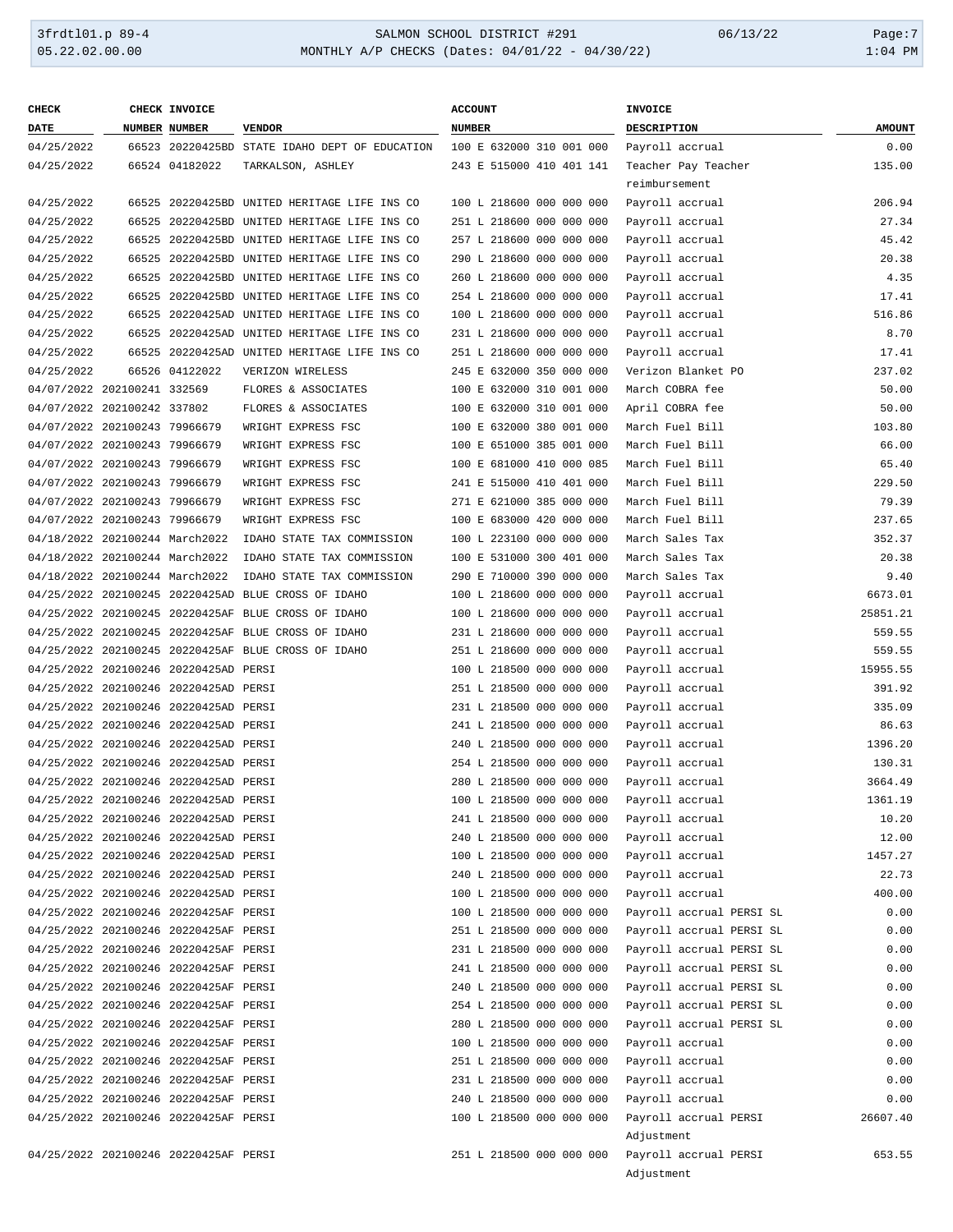| <b>CHECK</b> | CHECK INVOICE                         |                                                      | <b>ACCOUNT</b>           | <b>INVOICE</b>           |               |
|--------------|---------------------------------------|------------------------------------------------------|--------------------------|--------------------------|---------------|
| <b>DATE</b>  | NUMBER NUMBER                         | <b>VENDOR</b>                                        | <b>NUMBER</b>            | DESCRIPTION              | <b>AMOUNT</b> |
|              | 04/25/2022 202100246 20220425AF PERSI |                                                      | 231 L 218500 000 000 000 | Payroll accrual PERSI    | 558.79        |
|              |                                       |                                                      |                          | Adjustment               |               |
|              | 04/25/2022 202100246 20220425AF PERSI |                                                      | 241 L 218500 000 000 000 | Payroll accrual PERSI    | 144.48        |
|              |                                       |                                                      |                          | Adjustment               |               |
|              | 04/25/2022 202100246 20220425AF PERSI |                                                      | 240 L 218500 000 000 000 | Payroll accrual PERSI    | 2328.30       |
|              |                                       |                                                      |                          | Adjustment               |               |
|              | 04/25/2022 202100246 20220425AF PERSI |                                                      | 254 L 218500 000 000 000 | Payroll accrual PERSI    | 217.31        |
|              |                                       |                                                      |                          | Adjustment               |               |
|              | 04/25/2022 202100246 20220425AF PERSI |                                                      | 280 L 218500 000 000 000 | Payroll accrual PERSI    | 6110.89       |
|              |                                       |                                                      |                          | Adjustment               |               |
|              | 04/25/2022 202100247 20220425AD SEA   |                                                      | 100 L 218906 000 000 000 | Payroll accrual SEA Dues | 106.74        |
|              | 04/25/2022 202100247 20220425AD SEA   |                                                      | 251 L 218906 000 000 000 | Payroll accrual SEA Dues | 2.73          |
|              | 04/25/2022 202100247 20220425AD SEA   |                                                      | 231 L 218906 000 000 000 | Payroll accrual SEA Dues | 2.73          |
|              |                                       | 04/25/2022 202100248 20220425AD STATE TAX COMMISSION | 100 L 218400 000 000 000 | Payroll accrual          | 1909.00       |
|              |                                       | 04/25/2022 202100248 20220425AD STATE TAX COMMISSION | 251 L 218400 000 000 000 | Payroll accrual          | 70.00         |
|              |                                       | 04/25/2022 202100248 20220425AD STATE TAX COMMISSION | 100 L 218400 000 000 000 | Payroll accrual          | 5532.35       |
|              |                                       | 04/25/2022 202100248 20220425AD STATE TAX COMMISSION | 251 L 218400 000 000 000 | Payroll accrual          | 212.40        |
|              |                                       | 04/25/2022 202100248 20220425AD STATE TAX COMMISSION | 231 L 218400 000 000 000 | Payroll accrual          | 51.03         |
|              |                                       | 04/25/2022 202100248 20220425AD STATE TAX COMMISSION | 241 L 218400 000 000 000 | Payroll accrual          | 36.93         |
|              |                                       | 04/25/2022 202100248 20220425AD STATE TAX COMMISSION | 240 L 218400 000 000 000 | Payroll accrual          | 344.61        |
|              |                                       | 04/25/2022 202100248 20220425AD STATE TAX COMMISSION | 254 L 218400 000 000 000 | Payroll accrual          | 33.68         |
|              |                                       | 04/25/2022 202100248 20220425AD STATE TAX COMMISSION | 280 L 218400 000 000 000 | Payroll accrual          | 1229.00       |
|              | 04/25/2022 202100249 20220425AD EFTPS |                                                      | 100 L 218100 000 000 000 | Payroll accrual          | 13368.87      |
|              | 04/25/2022 202100249 20220425AD EFTPS |                                                      | 251 L 218100 000 000 000 | Payroll accrual          | 334.63        |
|              | 04/25/2022 202100249 20220425AD EFTPS |                                                      | 231 L 218100 000 000 000 | Payroll accrual          | 289.85        |
|              | 04/25/2022 202100249 20220425AD EFTPS |                                                      | 241 L 218100 000 000 000 | Payroll accrual          | 68.20         |
|              | 04/25/2022 202100249 20220425AD EFTPS |                                                      | 240 L 218100 000 000 000 | Payroll accrual          | 1168.36       |
|              | 04/25/2022 202100249 20220425AD EFTPS |                                                      | 254 L 218100 000 000 000 | Payroll accrual          | 108.34        |
|              | 04/25/2022 202100249 20220425AD EFTPS |                                                      | 280 L 218100 000 000 000 | Payroll accrual          | 3075.16       |
|              | 04/25/2022 202100249 20220425AD EFTPS |                                                      | 100 L 218300 000 000 000 | Payroll accrual          | 630.00        |
|              | 04/25/2022 202100249 20220425AD EFTPS |                                                      | 100 L 218300 000 000 000 | Payroll accrual          | 16326.56      |
|              | 04/25/2022 202100249 20220425AD EFTPS |                                                      | 251 L 218300 000 000 000 | Payroll accrual          | 555.61        |
|              | 04/25/2022 202100249 20220425AD EFTPS |                                                      | 231 L 218300 000 000 000 | Payroll accrual          | 202.96        |
|              | 04/25/2022 202100249 20220425AD EFTPS |                                                      | 241 L 218300 000 000 000 | Payroll accrual          | 83.40         |
|              | 04/25/2022 202100249 20220425AD EFTPS |                                                      | 240 L 218300 000 000 000 | Payroll accrual          | 1387.72       |
|              | 04/25/2022 202100249 20220425AD EFTPS |                                                      | 254 L 218300 000 000 000 | Payroll accrual          | 135.30        |
|              | 04/25/2022 202100249 20220425AD EFTPS |                                                      | 280 L 218300 000 000 000 | Payroll accrual          | 3687.68       |
|              | 04/25/2022 202100249 20220425AD EFTPS |                                                      | 100 L 218200 000 000 000 | Payroll accrual          | 3126.60       |
|              | 04/25/2022 202100249 20220425AD EFTPS |                                                      | 251 L 218200 000 000 000 | Payroll accrual          | 78.27         |
|              | 04/25/2022 202100249 20220425AD EFTPS |                                                      | 231 L 218200 000 000 000 | Payroll accrual          | 67.79         |
|              | 04/25/2022 202100249 20220425AD EFTPS |                                                      | 241 L 218200 000 000 000 | Payroll accrual          | 15.94         |
|              | 04/25/2022 202100249 20220425AD EFTPS |                                                      | 240 L 218200 000 000 000 | Payroll accrual          | 273.23        |
|              | 04/25/2022 202100249 20220425AD EFTPS |                                                      | 254 L 218200 000 000 000 | Payroll accrual          | 25.33         |
|              | 04/25/2022 202100249 20220425AD EFTPS |                                                      | 280 L 218200 000 000 000 | Payroll accrual          | 719.19        |
|              | 04/25/2022 202100249 20220425AF EFTPS |                                                      | 100 L 218100 000 000 000 | Payroll accrual          | 13368.87      |
|              | 04/25/2022 202100249 20220425AF EFTPS |                                                      | 251 L 218100 000 000 000 | Payroll accrual          | 334.63        |
|              | 04/25/2022 202100249 20220425AF EFTPS |                                                      | 231 L 218100 000 000 000 | Payroll accrual          | 289.85        |
|              | 04/25/2022 202100249 20220425AF EFTPS |                                                      | 241 L 218100 000 000 000 | Payroll accrual          | 68.20         |
|              | 04/25/2022 202100249 20220425AF EFTPS |                                                      | 240 L 218100 000 000 000 | Payroll accrual          | 1168.36       |
|              | 04/25/2022 202100249 20220425AF EFTPS |                                                      | 254 L 218100 000 000 000 | Payroll accrual          | 108.34        |
|              | 04/25/2022 202100249 20220425AF EFTPS |                                                      | 280 L 218100 000 000 000 | Payroll accrual          | 3075.16       |
|              | 04/25/2022 202100249 20220425AF EFTPS |                                                      | 100 L 218200 000 000 000 | Payroll accrual          | 3126.60       |
|              | 04/25/2022 202100249 20220425AF EFTPS |                                                      | 251 L 218200 000 000 000 | Payroll accrual          | 78.27         |
|              | 04/25/2022 202100249 20220425AF EFTPS |                                                      | 231 L 218200 000 000 000 | Payroll accrual          | 67.79         |
|              | 04/25/2022 202100249 20220425AF EFTPS |                                                      | 241 L 218200 000 000 000 | Payroll accrual          | 15.94         |
|              | 04/25/2022 202100249 20220425AF EFTPS |                                                      | 240 L 218200 000 000 000 | Payroll accrual          | 273.23        |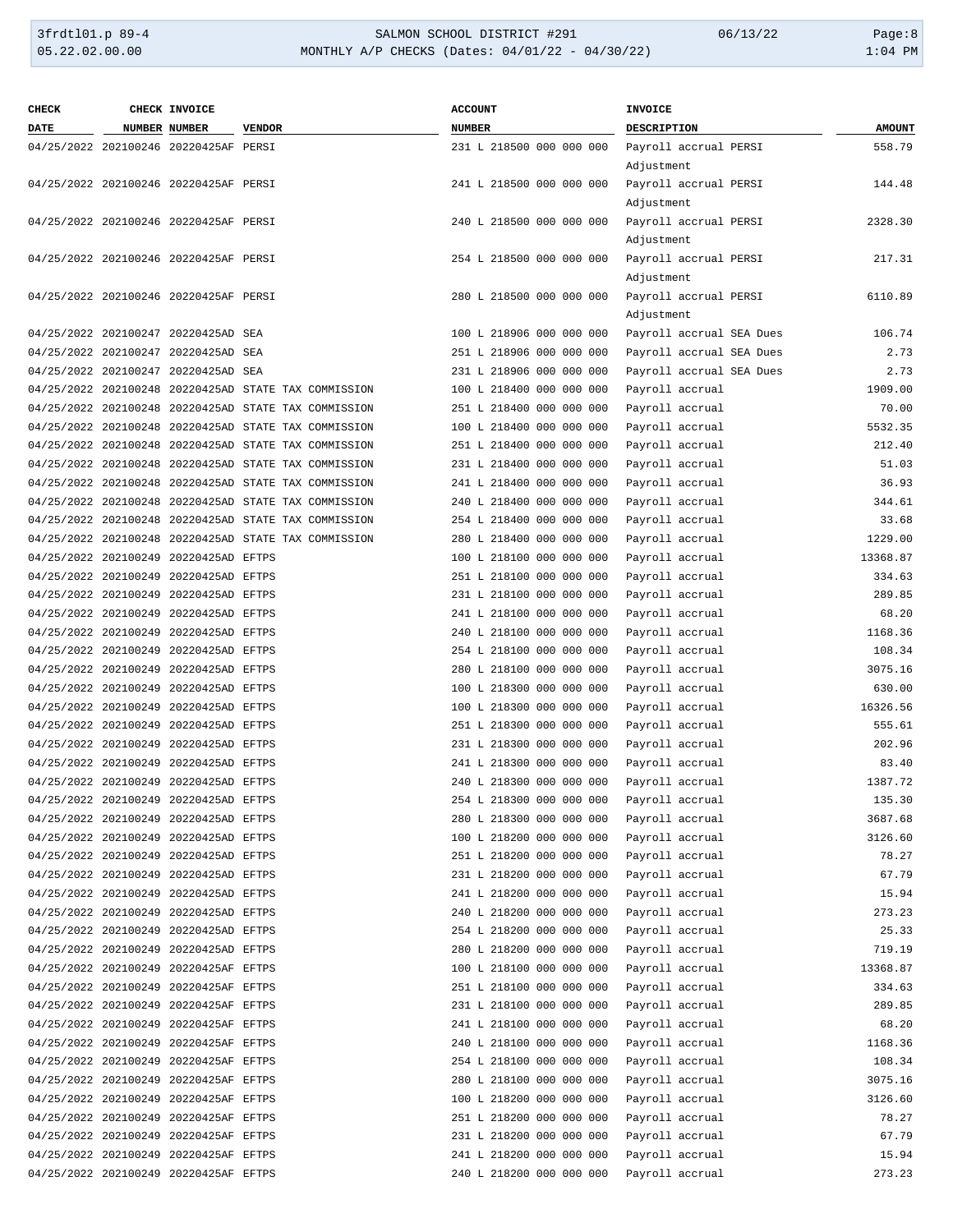| <b>CHECK</b> | CHECK INVOICE                         |                                                             | <b>ACCOUNT</b>           | <b>INVOICE</b>             |               |
|--------------|---------------------------------------|-------------------------------------------------------------|--------------------------|----------------------------|---------------|
| DATE         | NUMBER NUMBER                         | <b>VENDOR</b>                                               | <b>NUMBER</b>            | <b>DESCRIPTION</b>         | <b>AMOUNT</b> |
|              | 04/25/2022 202100249 20220425AF EFTPS |                                                             | 254 L 218200 000 000 000 | Payroll accrual            | 25.33         |
|              | 04/25/2022 202100249 20220425AF EFTPS |                                                             | 280 L 218200 000 000 000 | Payroll accrual            | 719.19        |
|              |                                       | 04/25/2022 202100250 20220425BD BLUE CROSS OF IDAHO         | 100 L 218600 000 000 000 | Payroll accrual            | 2144.06       |
|              |                                       | 04/25/2022 202100250 20220425BD BLUE CROSS OF IDAHO         | 251 L 218600 000 000 000 | Payroll accrual            | 219.63        |
|              |                                       | 04/25/2022 202100250 20220425BD BLUE CROSS OF IDAHO         | 245 L 218600 000 000 000 | Payroll accrual            | 700.64        |
|              |                                       |                                                             |                          |                            |               |
|              |                                       | 04/25/2022 202100250 20220425BD BLUE CROSS OF IDAHO         | 260 L 218600 000 000 000 | Payroll accrual            | 875.80        |
|              |                                       | 04/25/2022 202100250 20220425BD BLUE CROSS OF IDAHO         | 280 L 218600 000 000 000 | Payroll accrual            | 85.42         |
|              |                                       | 04/25/2022 202100250 20220425BF BLUE CROSS OF IDAHO         | 100 L 218600 000 000 000 | Payroll accrual            | 13505.86      |
|              |                                       | 04/25/2022 202100250 20220425BF BLUE CROSS OF IDAHO         | 251 L 218600 000 000 000 | Payroll accrual            | 1678.65       |
|              |                                       | 04/25/2022 202100250 20220425BF BLUE CROSS OF IDAHO         | 257 L 218600 000 000 000 | Payroll accrual            | 2641.07       |
|              |                                       | 04/25/2022 202100250 20220425BF BLUE CROSS OF IDAHO         | 258 L 218600 000 000 000 | Payroll accrual            | 279.77        |
|              |                                       | 04/25/2022 202100250 20220425BF BLUE CROSS OF IDAHO         | 290 L 218600 000 000 000 | Payroll accrual            | 1870.58       |
|              |                                       | 04/25/2022 202100250 20220425BF BLUE CROSS OF IDAHO         | 245 L 218600 000 000 000 | Payroll accrual            | 447.64        |
|              |                                       | 04/25/2022 202100250 20220425BF BLUE CROSS OF IDAHO         | 260 L 218600 000 000 000 | Payroll accrual            | 839.33        |
|              |                                       | 04/25/2022 202100250 20220425BF BLUE CROSS OF IDAHO         | 254 L 218600 000 000 000 | Payroll accrual            | 1119.10       |
|              | 04/25/2022 202100251 20220425AD PERSI |                                                             | 100 L 218500 000 000 000 | Payroll accrual            | 39.64         |
|              | 04/25/2022 202100251 20220425BD PERSI |                                                             | 257 L 218500 000 000 000 | Payroll accrual            | 408.52        |
|              | 04/25/2022 202100251 20220425BD PERSI |                                                             | 100 L 218500 000 000 000 | Payroll accrual            | 3941.51       |
|              | 04/25/2022 202100251 20220425BD PERSI |                                                             | 251 L 218500 000 000 000 | Payroll accrual            | 261.45        |
|              | 04/25/2022 202100251 20220425BD PERSI |                                                             | 258 L 218500 000 000 000 | Payroll accrual            | 35.67         |
|              | 04/25/2022 202100251 20220425BD PERSI |                                                             | 290 L 218500 000 000 000 |                            | 303.07        |
|              |                                       |                                                             |                          | Payroll accrual            |               |
|              | 04/25/2022 202100251 20220425BD PERSI |                                                             | 245 L 218500 000 000 000 | Payroll accrual            | 156.78        |
|              | 04/25/2022 202100251 20220425BD PERSI |                                                             | 260 L 218500 000 000 000 | Payroll accrual            | 140.94        |
|              | 04/25/2022 202100251 20220425BD PERSI |                                                             | 254 L 218500 000 000 000 | Payroll accrual            | 1741.05       |
|              | 04/25/2022 202100251 20220425BD PERSI |                                                             | 280 L 218500 000 000 000 | Payroll accrual            | 2183.77       |
|              | 04/25/2022 202100251 20220425BD PERSI |                                                             | 100 L 218500 000 000 000 | Payroll accrual            | 537.54        |
|              | 04/25/2022 202100251 20220425BD PERSI |                                                             | 100 L 218500 000 000 000 | Payroll accrual            | 350.00        |
|              | 04/25/2022 202100251 20220425BD PERSI |                                                             | 257 L 218500 000 000 000 | Payroll accrual            | 150.00        |
|              | 04/25/2022 202100251 20220425BF PERSI |                                                             | 257 L 218500 000 000 000 | Payroll accrual PERSI SL   | 0.00          |
|              | 04/25/2022 202100251 20220425BF PERSI |                                                             | 100 L 218500 000 000 000 | Payroll accrual PERSI SL   | 0.00          |
|              | 04/25/2022 202100251 20220425BF PERSI |                                                             | 251 L 218500 000 000 000 | Payroll accrual PERSI SL   | 0.00          |
|              | 04/25/2022 202100251 20220425BF PERSI |                                                             | 258 L 218500 000 000 000 | Payroll accrual PERSI SL   | 0.00          |
|              | 04/25/2022 202100251 20220425BF PERSI |                                                             | 290 L 218500 000 000 000 | Payroll accrual PERSI SL   | 0.00          |
|              | 04/25/2022 202100251 20220425BF PERSI |                                                             | 245 L 218500 000 000 000 | Payroll accrual PERSI SL   | 0.00          |
|              | 04/25/2022 202100251 20220425BF PERSI |                                                             | 260 L 218500 000 000 000 | Payroll accrual PERSI SL   | 0.00          |
|              | 04/25/2022 202100251 20220425BF PERSI |                                                             | 254 L 218500 000 000 000 | Payroll accrual PERSI SL   | 0.00          |
|              | 04/25/2022 202100251 20220425BF PERSI |                                                             | 280 L 218500 000 000 000 | Payroll accrual PERSI SL   | 0.00          |
|              | 04/25/2022 202100251 20220425BF PERSI |                                                             | 257 L 218500 000 000 000 | Payroll accrual PERSI      | 681.19        |
|              |                                       |                                                             |                          |                            |               |
|              |                                       |                                                             |                          | Adjustment                 |               |
|              | 04/25/2022 202100251 20220425BF PERSI |                                                             | 100 L 218500 000 000 000 | Payroll accrual PERSI      | 6572.89       |
|              |                                       |                                                             |                          | Adjustment                 |               |
|              | 04/25/2022 202100251 20220425BF PERSI |                                                             | 251 L 218500 000 000 000 | Payroll accrual PERSI      | 435.99        |
|              |                                       |                                                             |                          | Adjustment                 |               |
|              | 04/25/2022 202100251 20220425BF PERSI |                                                             | 258 L 218500 000 000 000 | Payroll accrual PERSI      | 59.50         |
|              |                                       |                                                             |                          | Adjustment                 |               |
|              | 04/25/2022 202100251 20220425BF PERSI |                                                             | 290 L 218500 000 000 000 | Payroll accrual PERSI      | 505.41        |
|              |                                       |                                                             |                          | Adjustment                 |               |
|              | 04/25/2022 202100251 20220425BF PERSI |                                                             | 245 L 218500 000 000 000 | Payroll accrual PERSI      | 261.44        |
|              |                                       |                                                             |                          | Adjustment                 |               |
|              | 04/25/2022 202100251 20220425BF PERSI |                                                             | 260 L 218500 000 000 000 | Payroll accrual PERSI      | 235.05        |
|              |                                       |                                                             |                          | Adjustment                 |               |
|              | 04/25/2022 202100251 20220425BF PERSI |                                                             | 254 L 218500 000 000 000 | Payroll accrual PERSI      | 2903.29       |
|              |                                       |                                                             |                          | Adjustment                 |               |
|              |                                       |                                                             |                          |                            |               |
|              | 04/25/2022 202100251 20220425BF PERSI |                                                             | 280 L 218500 000 000 000 | Payroll accrual PERSI      | 3641.73       |
|              |                                       |                                                             |                          | Adjustment                 |               |
|              |                                       | 04/25/2022 202100252 20220425AD SALMON SCHOOL DISTRICT #291 | 100 L 218600 000 000 000 | Payroll accrual-DENTAL ADJ | 0.00          |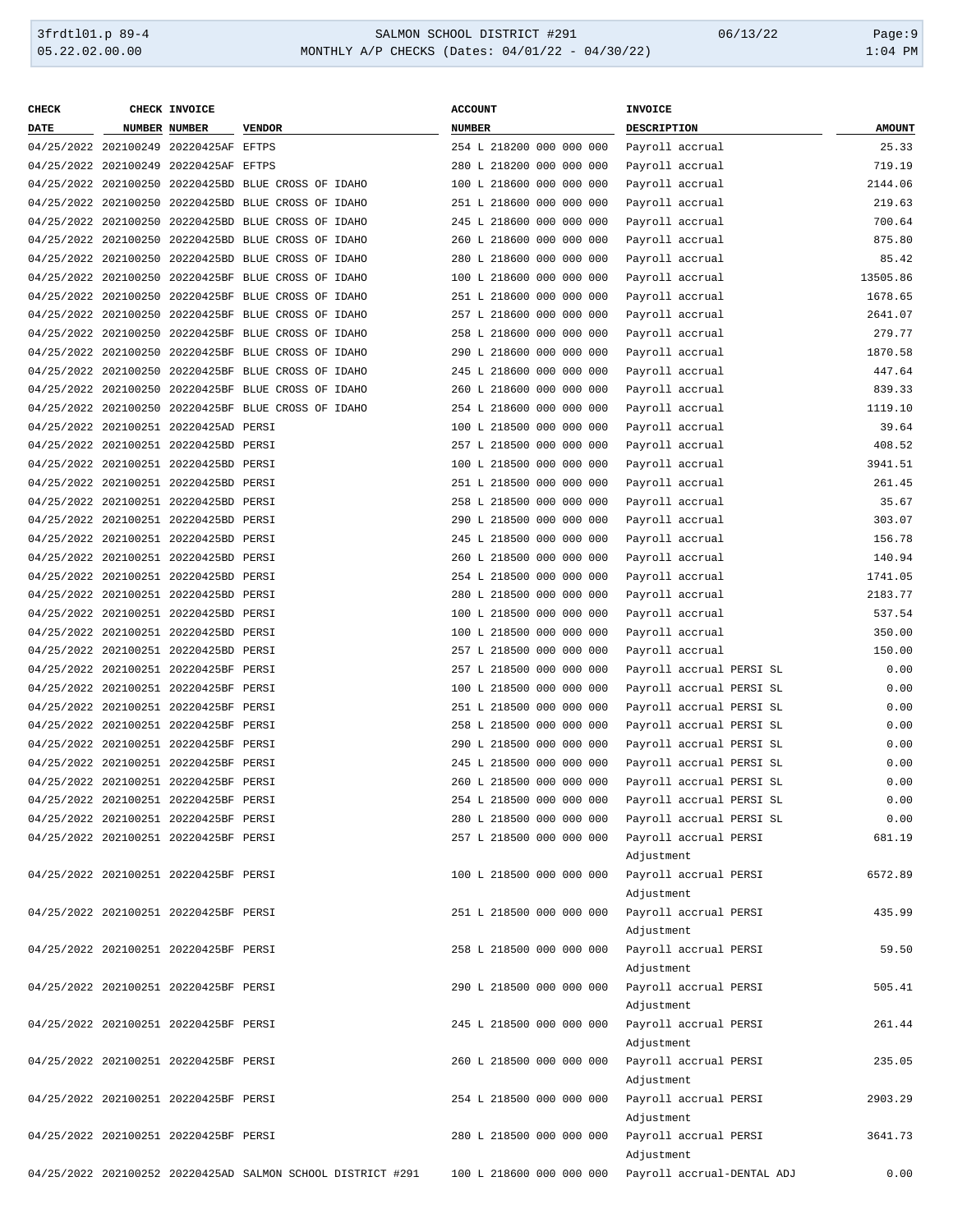| <b>CHECK</b> | CHECK INVOICE                         |                                                             | <b>ACCOUNT</b>           | INVOICE                    |               |
|--------------|---------------------------------------|-------------------------------------------------------------|--------------------------|----------------------------|---------------|
| DATE         | NUMBER NUMBER                         | <b>VENDOR</b>                                               | <b>NUMBER</b>            | DESCRIPTION                | <b>AMOUNT</b> |
|              |                                       | 04/25/2022 202100252 20220425AD SALMON SCHOOL DISTRICT #291 | 100 L 218600 000 000 000 | Payroll accrual-VISION ADJ | 0.00          |
|              |                                       | 04/25/2022 202100253 20220425BD STATE TAX COMMISSION        | 100 L 218400 000 000 000 | Payroll accrual            | 521.00        |
|              |                                       | 04/25/2022 202100253 20220425BD STATE TAX COMMISSION        | 257 L 218400 000 000 000 | Payroll accrual            | 30.00         |
|              |                                       | 04/25/2022 202100253 20220425BD STATE TAX COMMISSION        | 290 L 218400 000 000 000 | Payroll accrual            | 5.00          |
|              |                                       | 04/25/2022 202100253 20220425BD STATE TAX COMMISSION        | 100 L 218400 000 000 000 | Payroll accrual            | 575.16        |
|              |                                       | 04/25/2022 202100253 20220425BD STATE TAX COMMISSION        | 257 L 218400 000 000 000 | Payroll accrual            | 3.23          |
|              |                                       | 04/25/2022 202100253 20220425BD STATE TAX COMMISSION        | 251 L 218400 000 000 000 | Payroll accrual            | 0.00          |
|              |                                       | 04/25/2022 202100253 20220425BD STATE TAX COMMISSION        | 290 L 218400 000 000 000 | Payroll accrual            | 3.38          |
|              |                                       | 04/25/2022 202100253 20220425BD STATE TAX COMMISSION        | 258 L 218400 000 000 000 | Payroll accrual            | 0.00          |
|              |                                       | 04/25/2022 202100253 20220425BD STATE TAX COMMISSION        | 245 L 218400 000 000 000 | Payroll accrual            | 9.97          |
|              |                                       | 04/25/2022 202100253 20220425BD STATE TAX COMMISSION        | 260 L 218400 000 000 000 | Payroll accrual            | 3.23          |
|              |                                       |                                                             |                          |                            | 216.06        |
|              |                                       | 04/25/2022 202100253 20220425BD STATE TAX COMMISSION        | 254 L 218400 000 000 000 | Payroll accrual            |               |
|              |                                       | 04/25/2022 202100253 20220425BD STATE TAX COMMISSION        | 280 L 218400 000 000 000 | Payroll accrual            | 180.97        |
|              | 04/25/2022 202100254 20220425BD EFTPS |                                                             | 100 L 218100 000 000 000 | Payroll accrual            | 3955.92       |
|              | 04/25/2022 202100254 20220425BD EFTPS |                                                             | 257 L 218100 000 000 000 | Payroll accrual            | 346.76        |
|              | 04/25/2022 202100254 20220425BD EFTPS |                                                             | 251 L 218100 000 000 000 | Payroll accrual            | 230.42        |
|              | 04/25/2022 202100254 20220425BD EFTPS |                                                             | 290 L 218100 000 000 000 | Payroll accrual            | 326.93        |
|              | 04/25/2022 202100254 20220425BD EFTPS |                                                             | 258 L 218100 000 000 000 | Payroll accrual            | 30.90         |
|              | 04/25/2022 202100254 20220425BD EFTPS |                                                             | 245 L 218100 000 000 000 | Payroll accrual            | 103.94        |
|              | 04/25/2022 202100254 20220425BD EFTPS |                                                             | 260 L 218100 000 000 000 | Payroll accrual            | 91.07         |
|              | 04/25/2022 202100254 20220425BD EFTPS |                                                             | 254 L 218100 000 000 000 | Payroll accrual            | 1800.10       |
|              | 04/25/2022 202100254 20220425BD EFTPS |                                                             | 280 L 218100 000 000 000 | Payroll accrual            | 1959.37       |
|              | 04/25/2022 202100254 20220425BD EFTPS |                                                             | 100 L 218300 000 000 000 | Payroll accrual            | 135.00        |
|              | 04/25/2022 202100254 20220425BD EFTPS |                                                             | 257 L 218300 000 000 000 | Payroll accrual            | 100.00        |
|              | 04/25/2022 202100254 20220425BD EFTPS |                                                             | 290 L 218300 000 000 000 | Payroll accrual            | 75.00         |
|              | 04/25/2022 202100254 20220425BD EFTPS |                                                             | 100 L 218300 000 000 000 | Payroll accrual            | 2670.88       |
|              | 04/25/2022 202100254 20220425BD EFTPS |                                                             | 257 L 218300 000 000 000 | Payroll accrual            | 69.52         |
|              | 04/25/2022 202100254 20220425BD EFTPS |                                                             | 251 L 218300 000 000 000 | Payroll accrual            | 59.07         |
|              | 04/25/2022 202100254 20220425BD EFTPS |                                                             | 290 L 218300 000 000 000 | Payroll accrual            | 120.42        |
|              | 04/25/2022 202100254 20220425BD EFTPS |                                                             | 258 L 218300 000 000 000 | Payroll accrual            | 0.00          |
|              | 04/25/2022 202100254 20220425BD EFTPS |                                                             | 245 L 218300 000 000 000 | Payroll accrual            | 91.99         |
|              | 04/25/2022 202100254 20220425BD EFTPS |                                                             | 260 L 218300 000 000 000 | Payroll accrual            | 14.23         |
|              | 04/25/2022 202100254 20220425BD EFTPS |                                                             | 254 L 218300 000 000 000 | Payroll accrual            | 660.85        |
|              | 04/25/2022 202100254 20220425BD EFTPS |                                                             | 280 L 218300 000 000 000 | Payroll accrual            | 924.19        |
|              | 04/25/2022 202100254 20220425BD EFTPS |                                                             | 100 L 218200 000 000 000 | Payroll accrual            | 925.17        |
|              | 04/25/2022 202100254 20220425BD EFTPS |                                                             | 257 L 218200 000 000 000 | Payroll accrual            | 81.10         |
|              | 04/25/2022 202100254 20220425BD EFTPS |                                                             | 251 L 218200 000 000 000 | Payroll accrual            | 53.90         |
|              | 04/25/2022 202100254 20220425BD EFTPS |                                                             | 290 L 218200 000 000 000 | Payroll accrual            | 76.44         |
|              | 04/25/2022 202100254 20220425BD EFTPS |                                                             | 258 L 218200 000 000 000 | Payroll accrual            | 7.23          |
|              | 04/25/2022 202100254 20220425BD EFTPS |                                                             | 245 L 218200 000 000 000 | Payroll accrual            | 24.31         |
|              | 04/25/2022 202100254 20220425BD EFTPS |                                                             | 260 L 218200 000 000 000 | Payroll accrual            | 21.30         |
|              | 04/25/2022 202100254 20220425BD EFTPS |                                                             | 254 L 218200 000 000 000 | Payroll accrual            | 420.98        |
|              | 04/25/2022 202100254 20220425BD EFTPS |                                                             | 280 L 218200 000 000 000 | Payroll accrual            | 458.22        |
|              | 04/25/2022 202100254 20220425BF EFTPS |                                                             | 100 L 218100 000 000 000 | Payroll accrual            | 3955.92       |
|              | 04/25/2022 202100254 20220425BF EFTPS |                                                             | 257 L 218100 000 000 000 | Payroll accrual            | 346.76        |
|              | 04/25/2022 202100254 20220425BF EFTPS |                                                             | 251 L 218100 000 000 000 | Payroll accrual            | 230.42        |
|              | 04/25/2022 202100254 20220425BF EFTPS |                                                             | 290 L 218100 000 000 000 | Payroll accrual            | 326.93        |
|              | 04/25/2022 202100254 20220425BF EFTPS |                                                             | 258 L 218100 000 000 000 | Payroll accrual            | 30.90         |
|              |                                       |                                                             |                          |                            |               |
|              | 04/25/2022 202100254 20220425BF EFTPS |                                                             | 245 L 218100 000 000 000 | Payroll accrual            | 103.94        |
|              | 04/25/2022 202100254 20220425BF EFTPS |                                                             | 260 L 218100 000 000 000 | Payroll accrual            | 91.07         |
|              | 04/25/2022 202100254 20220425BF EFTPS |                                                             | 254 L 218100 000 000 000 | Payroll accrual            | 1800.10       |
|              | 04/25/2022 202100254 20220425BF EFTPS |                                                             | 280 L 218100 000 000 000 | Payroll accrual            | 1959.37       |
|              | 04/25/2022 202100254 20220425BF EFTPS |                                                             | 100 L 218200 000 000 000 | Payroll accrual            | 925.17        |
|              | 04/25/2022 202100254 20220425BF EFTPS |                                                             | 257 L 218200 000 000 000 | Payroll accrual            | 81.10         |
|              | 04/25/2022 202100254 20220425BF EFTPS |                                                             | 251 L 218200 000 000 000 | Payroll accrual            | 53.90         |
|              | 04/25/2022 202100254 20220425BF EFTPS |                                                             | 290 L 218200 000 000 000 | Payroll accrual            | 76.44         |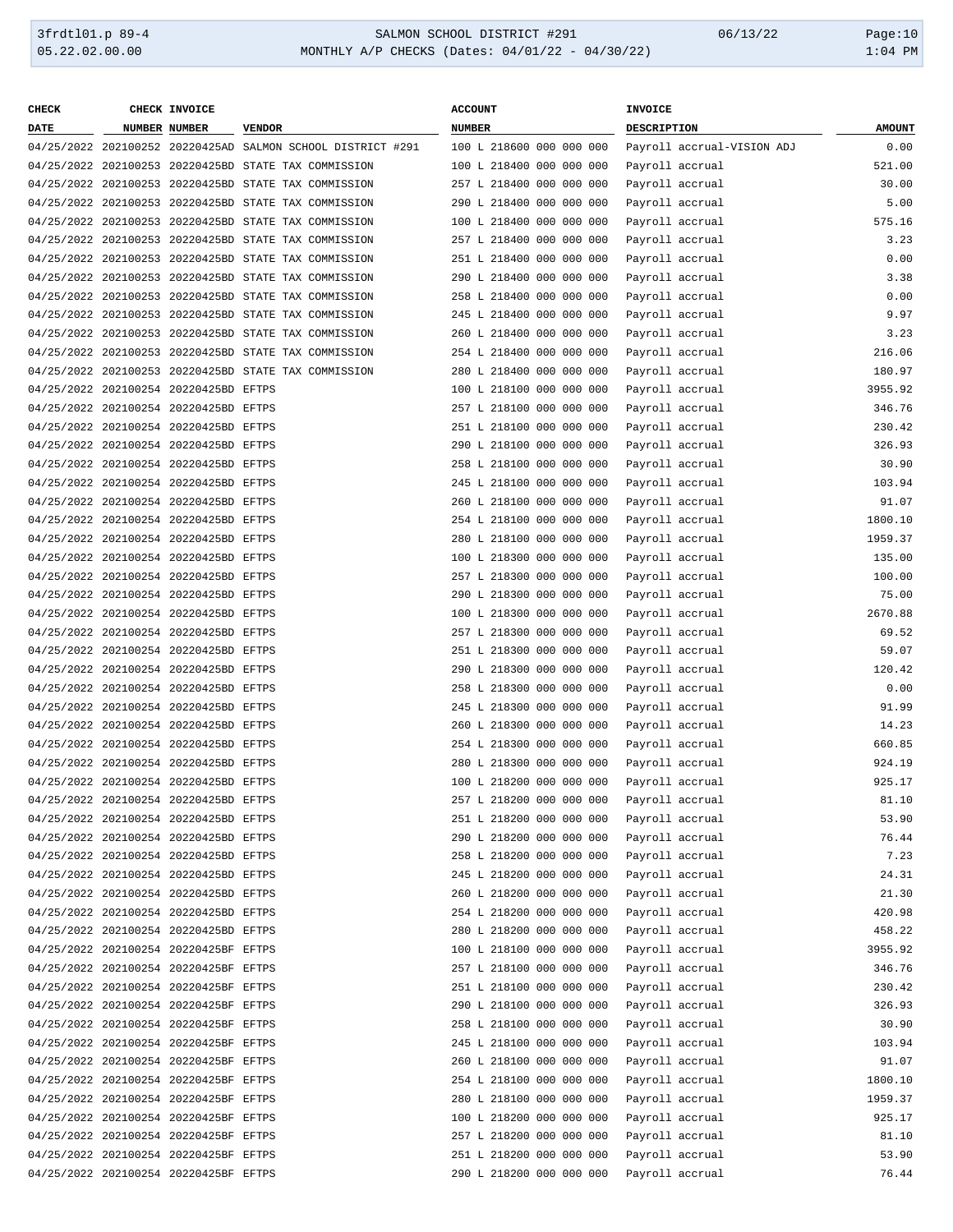| <b>CHECK</b> | CHECK INVOICE                         |                                                      | <b>ACCOUNT</b>           | <b>INVOICE</b>     |               |
|--------------|---------------------------------------|------------------------------------------------------|--------------------------|--------------------|---------------|
| <b>DATE</b>  | <b>NUMBER NUMBER</b>                  | <b>VENDOR</b>                                        | <b>NUMBER</b>            | <b>DESCRIPTION</b> | <b>AMOUNT</b> |
|              | 04/25/2022 202100254 20220425BF EFTPS |                                                      | 258 L 218200 000 000 000 | Payroll accrual    | 7.23          |
|              | 04/25/2022 202100254 20220425BF EFTPS |                                                      | 245 L 218200 000 000 000 | Payroll accrual    | 24.31         |
|              | 04/25/2022 202100254 20220425BF EFTPS |                                                      | 260 L 218200 000 000 000 | Payroll accrual    | 21.30         |
|              | 04/25/2022 202100254 20220425BF EFTPS |                                                      | 254 L 218200 000 000 000 | Payroll accrual    | 420.98        |
|              | 04/25/2022 202100254 20220425BF EFTPS |                                                      | 280 L 218200 000 000 000 | Payroll accrual    | 458.22        |
|              |                                       | 04/25/2022 202100255 20220425CD STATE TAX COMMISSION | 100 L 218400 000 000 000 | Payroll accrual    | 0.00          |
|              | 04/25/2022 202100256 20220425CD EFTPS |                                                      | 100 L 218100 000 000 000 | Payroll accrual    | 187.59        |
|              | 04/25/2022 202100256 20220425CD EFTPS |                                                      | 100 L 218300 000 000 000 | Payroll accrual    | 19.75         |
|              | 04/25/2022 202100256 20220425CD EFTPS |                                                      | 100 L 218200 000 000 000 | Payroll accrual    | 43.88         |
|              | 04/25/2022 202100256 20220425CF EFTPS |                                                      | 100 L 218100 000 000 000 | Payroll accrual    | 187.59        |
|              | 04/25/2022 202100256 20220425CF EFTPS |                                                      | 100 L 218200 000 000 000 | Payroll accrual    | 43.88         |
|              |                                       | 04/25/2022 202100257 20220425CF BLUE CROSS OF IDAHO  | 100 L 218600 000 000 000 | Payroll accrual    | $-544.80$     |

Totals for checks 448430.84